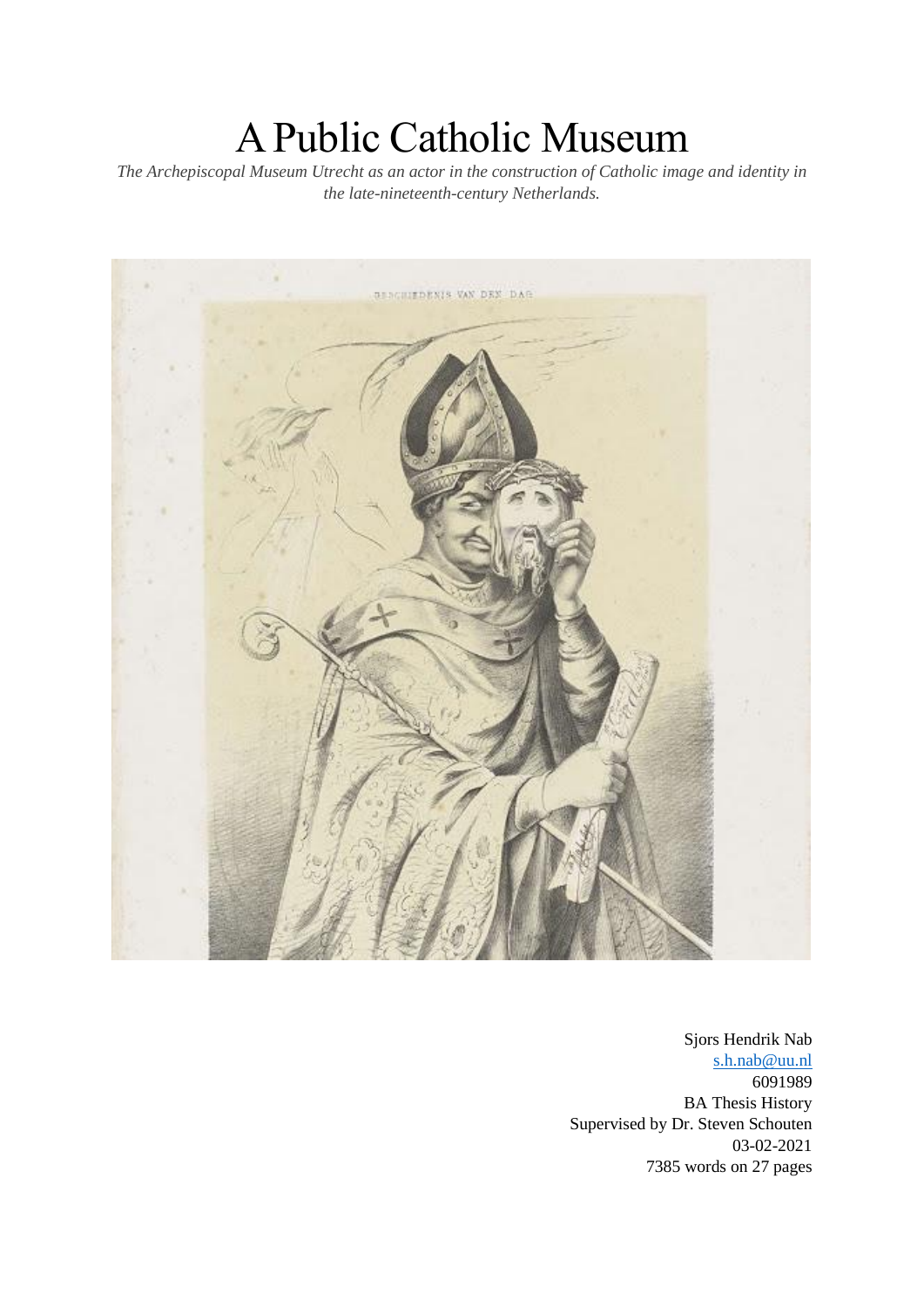Vindicamus hereditatum patrum nostrum *We demand the heritage of our fathers*

Slogan of the periodical *De Katholiek* [the Catholic], first published in 1840.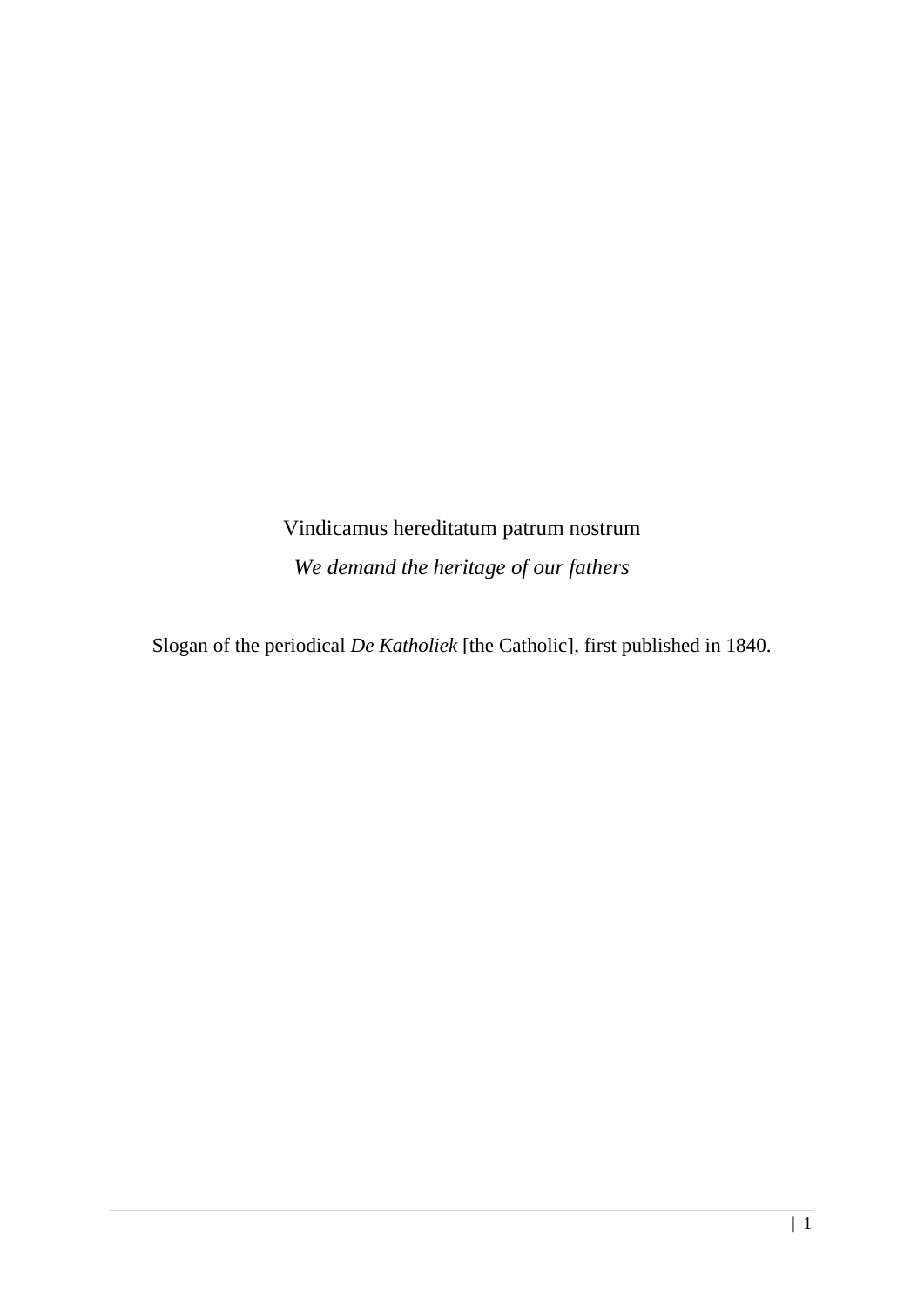# Table of Contents

## Abstract

The Arch Episcopal Museum Utrecht opened in 1872 amidst vocal anti-Catholic sentiments. The museum rose to prominence and influenced the creation of a Catholic public image, and identity. The museum has not been studied as a cultural institute before. The museum's cultural impact is analysed sing contemporary newspaper articles which have not been analysed before, and the concepts of public sphere, imagined communities, and cultural contact zones. The museum incorporated Catholic history in the Dutch historical narrative and normalized Catholicism in Dutch society. The museum did however not battle existing stereotypes of Catholicism. The museum contributed to the construction of a national Catholic identity by providing tangible heritage, creating a shared history for the Catholic community. The museum enforced an identity and image of Catholicism that placed it in a distinct pillar in Dutch, nineteenth-century society.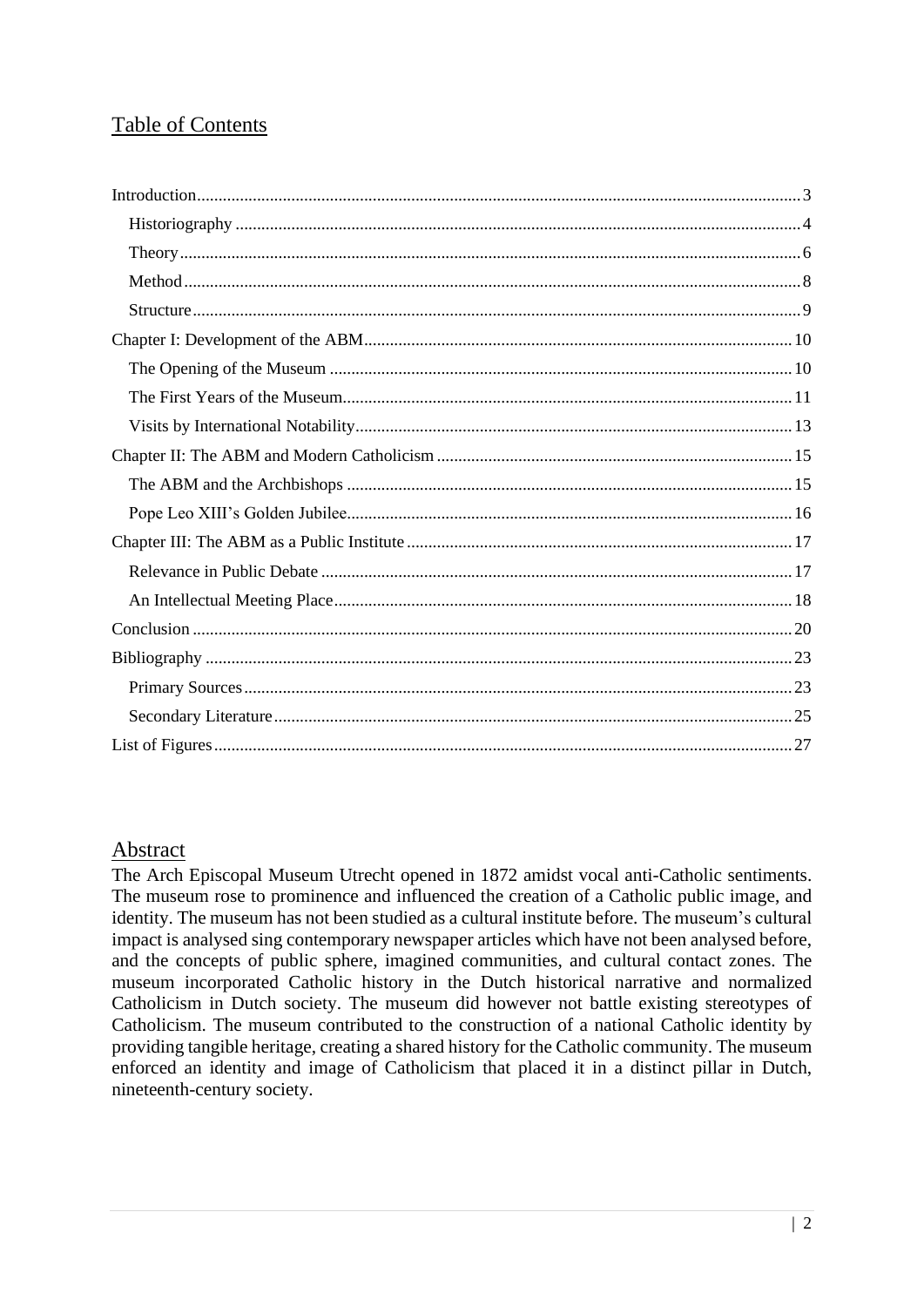## <span id="page-3-0"></span>Introduction

The second half of the nineteenth century saw drastic changes to Dutch religious life. The liberal constitution of 1848 legalized Catholic organisations and institutes. In 1853 the episcopal hierarchy was re-established in the Netherlands; whose first Archbishop Mgr. Johan Zwijsen were to be seated in Utrecht. Since the last bishop left in 1592, Utrecht became the centre of the Netherlands' ecclesiastical governance again. It would however be until 1902 before the Archbishop started living in the Calvinist city of Utrecht.

In 1862 the first Catholic cultural centre opened. Amidst antipapal sentiments in mid-nineteenth-



Figure 1 View of *huis Loenersloot* ca. 1900, housing the *Aartsbisschoppelijk Museum.*

century Utrecht, Mgr. Gerard van Heukelum, a priest in Utrecht, opened his attic to the public. In it, he stored a collection of religious antiquities. This private collection grew, and Mgr. Van Heukelum moved his collection and opened a museum. In 1872 the *Aartsbisschoppelijk Museum Utrecht* (Archepiscopal Museum Utrecht, hereafter: ABM), opened in *Huis Loenersloot,* Kromme Nieuwegracht 20 (see fig. 1). In the following years museum attendance increased and the ABM rose to prominence as a museum of religious antiquities. <sup>1</sup> The ABM's collection is today part of *Rijksmuseum Catharijneconvent's* collection.

Van Heukelum started his collection to provide examples of medieval art for contemporary artists. <sup>2</sup> The quest for pure religious art, based on Catholicism's medieval heyday, led him to find the St. Bernulphus-guild in 1869 for Dutch, neo-Gothic artists.<sup>3</sup> The guild kept close ties with the ABM, as the report of their twenty-fifth jubilee shows.

The relation of the ABM to the construction of Catholic image and identity in the latenineteenth-century Netherlands is the subject of this thesis. Through close reading of contemporary newspaper articles the cultural impact of the ABM is analysed. This analysis discusses the question how the *Aartsbisschoppelijk Museum Utrecht* influenced the construction of Catholic image and identity in the late-nineteenth-century Netherlands.

<sup>&</sup>lt;sup>1</sup> Ton van Schaik, "Een minderheid wordt zichbaar: Het Aartsbisschoppelijk Museum in de context van tijd en plaats" [A minority becomes visible: The Archepiscopal Museum in the context of its time and place], in *Naar de middeleeuwen: Het Aartsbisschoppelijk Museum in Utrecht vanaf het begin tot 1882* [To the Middle Ages: The Arch Episcopal Museum in Utrecht from its start till 1882], ed. Elmer Peters (Utrecht: Stichting Matrijs, 2012), 10.

<sup>2</sup> Ibid.

<sup>3</sup> A.J. Looyenga, "Heukelum, Gerardus Wilhelmus van (1834-1910)," *Biografisch Woordenboek van Nederland*  [Biographic Dictionary of the Netherlands], last modified Nov. 12, 2013,

[http://resources.huygens.knaw.nl/bwn1880-2000/lemmata/bwn2/heukelum,](http://resources.huygens.knaw.nl/bwn1880-2000/lemmata/bwn2/heukelum) accessed on Dec. 2, 2020.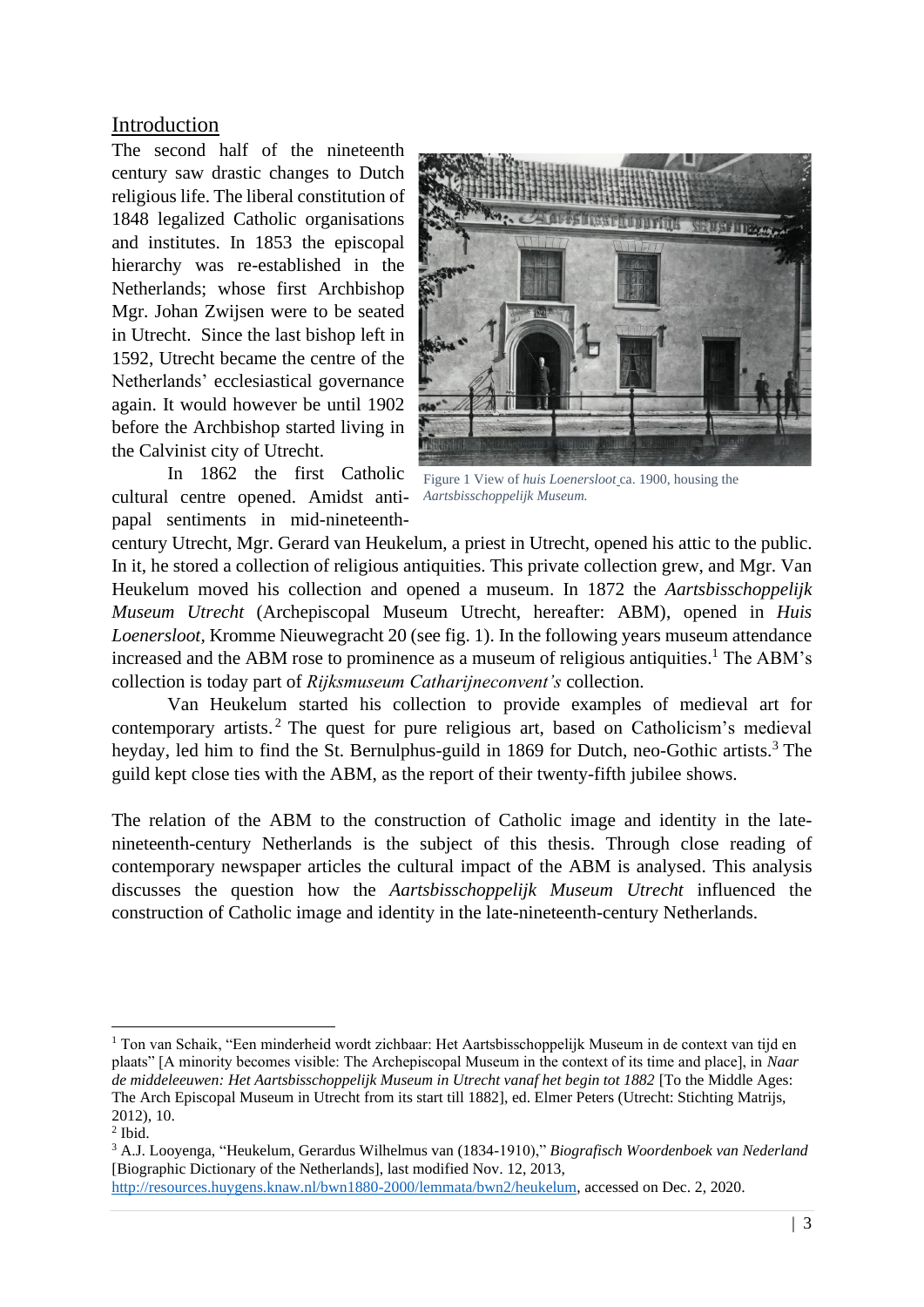The ABM had a split identity. The first, a *Catholic* identity, concerned the ABM as an institutional representation of Catholic culture. The ABM was a cultural ambassador in the construction of a Catholic image and identity. Secondly, there was the *secular* identity. As a collection of religious antiquities, it was envisioned as an institute that curated national heritage (for an impression of the exhibition, see fig. 2). The secular identity is not separated from the Catholic identity, for its role as a heritage institute normalized Catholicism by integrating Catholic narratives. This integration of



heritage in Dutch historical Figure 2 Clipping of *De Katholieke Illustratie* showing part of the ABM's permanent exhibition.

Catholicism in Dutch national historiography was an essential element in the construction of a national Catholic identity.<sup>4</sup>

These identities had a mixed impact on public life. The historic canonization of Catholicism created historic legitimization for Catholicism. By providing a historic narrative in which modern Catholicism links back to the Middle Ages, the Catholic community became historically rooted. This internal effect is however contrasted by the effect the ABM had on non-Catholics. The link with the Middle Ages, reenforced stereotypical *topoi,* including the public image of the Middle Ages, prevalent in Catholicism's image, such as superstitiousness and antiquatedness.<sup>5</sup> It is this paradox, between the legitimization of modern Catholic identity and reinforcing a stereotypical image of an antiquated religion, that makes the impact of the ABM on image and identity construction interesting. The analysis of this paradoxical effect shows how the ABM strengthened pillarization in Dutch, nineteenth century society.

#### <span id="page-4-0"></span>*Historiography*

Research on the ABM has not discussed its impact on the construction of Catholic image or identity. Instead, research has focussed on the ABM's importance for the Dutch neo-Gothic movement and its collection. This work has been done by Elmer Peters in *Naar de Middeleeuwen* [To the Middle Ages] (2012). This monograph details the collection history of the ABM and provides catalogue entries for the museal collection*.* 

The impact of the ABM in the revival of Dutch Catholic life and the emancipation of Catholic culture is a lacune, even though Van Schaik calls the ABM the first Catholic cultural initiative. <sup>6</sup> Van Schaik, instead, contextualizes the early days of the ABM in a time when Catholicism was a supressed minority in Utrecht. This work is in line with other scholarship

<sup>4</sup> P. Raedts, "Katholieken op zoek naar een Nederlandse identiteit 1814-1898" [Catholics searching for Dutch identity 1814-1898], *BMGN* 107 (1992): 4, 720.

<sup>5</sup> Ibid., 723.

<sup>6</sup> Van Schaik, "Een minderheid wordt zichtbaar," 12.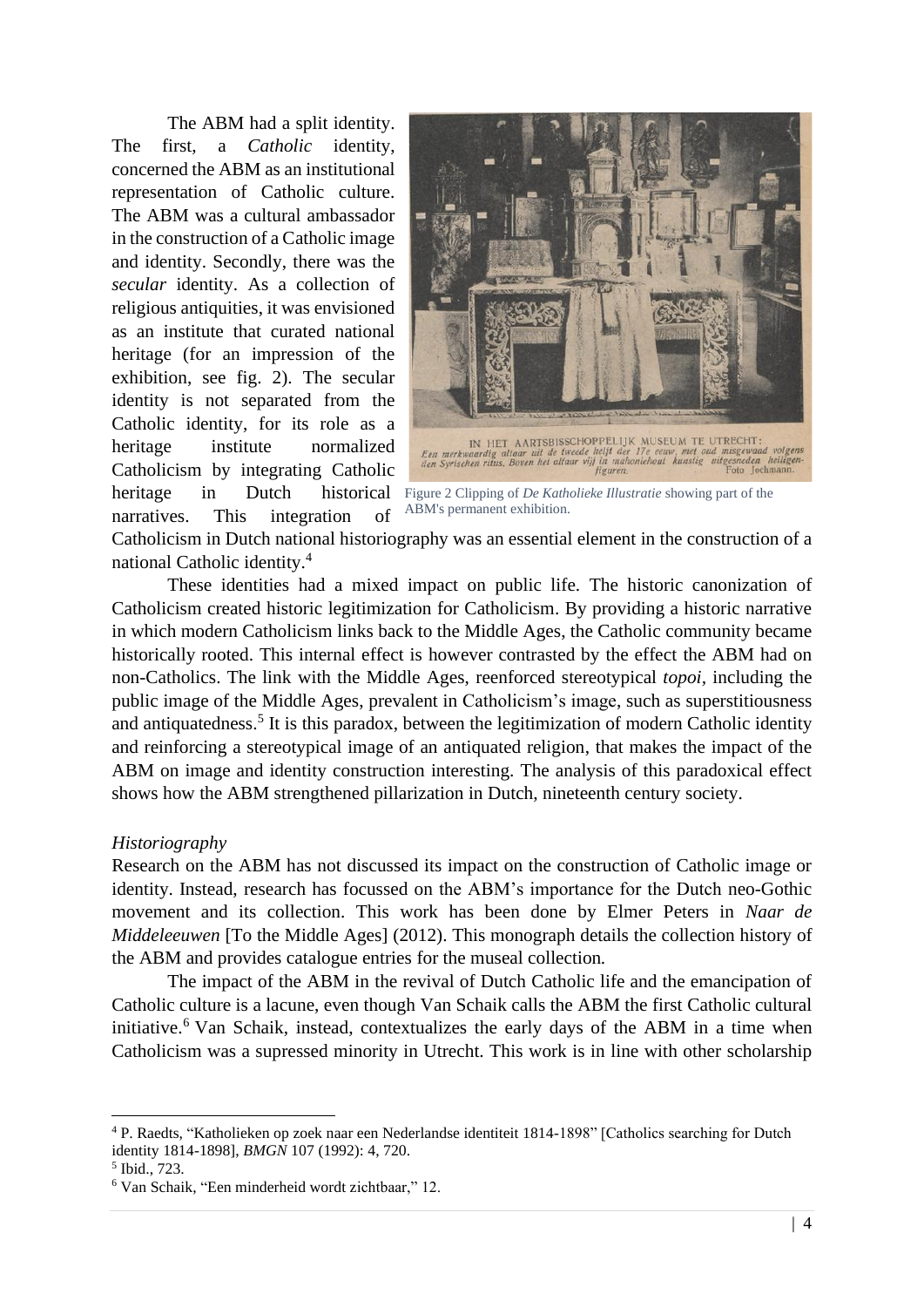on Dutch nineteenth-century Catholicism, as is discussed by Piet de Rooy. <sup>7</sup> Most eminent on this topic is the bundle *Staf en Storm* [Crosier and Staff] by Jurjen Vis en Wim Janse (2002)<br>As Pict de Poov montions in the **Deplechtige** optocht der reliquieen te Maastricht.

As Piet de Rooy mentions in the introduction of *Staf en Storm,* the reestablishment of the episcopal hierarchy is considered a catalyst in the development of a national Catholic community. <sup>8</sup> On the construction of a Catholic community in the nineteenth century, Raedts argues, analysis has focussed on the historical narratives that linked modern Catholicism with the Middle Ages. <sup>9</sup> The struggle of finding Catholic access to public life and the interplay between Dutch nationalism and the construction of Catholic identity, is identified by Raedts as the historiographical narrative of Dutch, nineteenth-century Catholicism.<sup>10</sup> Mention clergyman pushing a wheelbarrow overflowing with bones. of the ABM is not made in Raedt's article,



Figure 3. A cartoon ridiculing a procession in the satiric periodical Uilenspiegel, July 27<sup>th</sup>, 1873. The subscript states that one of the relics on display is a hollow tooth of the St. Andreas and shows a

showing that the influence of this institute has not been discussed in detail.

Historians have written about Catholic newspapers and periodicals, for they were legal and dominantly present in nineteenth-century cultural life.<sup>11</sup> Clemens identifies these papers as essential in the creation of a Catholic community.<sup>12</sup> This history of paper publications is however in contrast with other public expressions of Catholicism that led to debate. Peter Margry's article provides an overview of the impact of rituals on the formation of a Catholic image and identity in the nineteenth century.<sup>13</sup> Margry notes that multiple rituals were subject to public debate and were protested by anti-papists. The illegal Catholic processions were for instance ridiculed in anti-papist publications (see fig. 3).<sup>14</sup>

Processions were allowed in the 1814 constitution but were quickly criminalized after multiple were accompanied by armed militiamen, called *milites Christi,* culminating in a national ban in 1848 (this law would not be abolished until 1983)*.* 15

<sup>7</sup> Piet de Rooy, "Inleiding" [Introduction], in *Staf en Storm: Het herstel van de bisschoppelijke hiërarchie in Nederland in 1853: actie en reactie* [Crozier and Storm: The re-establishment of the episcopal hierarchy in the Netherlands in 1853: action and reaction], ed. Jurjen Vis and Wim Janse (Hilversum: Uitgeverij Verloren, 2002), 11.

<sup>8</sup> Rooy, "Inleiding, " 11.

<sup>9</sup> Raedts, "Katholieken op zoek naar een Nederlandse identiteit," 724.

<sup>10</sup> Ibid, 725.

<sup>11</sup> Theo Clemens, "Een kerk zonder bisschoppelijk bestuur" [A church without episcopal hierarchy], in *Staf en Storm: Het herstel van de bisschoppelijke hiërarchie in Nederland in 1853: actie en reactie* [Crozier and Storm: The re-establishment of the episcopal hierarchy in the Netherlands in 1853: action and reaction], ed. Jurjen Vis and Wim Janse (Hilversum: Uitgeverij Verloren, 2002), 17.

<sup>12</sup> Ibid., 18.

<sup>13</sup> Peter Margry, "Imago en Identiteit" [Image and Identity], in *Staf en Storm: Het herstel van de bisschoppelijke hiërarchie in Nederland in 1853: actie en reactie* [Crozier and Storm: The re-establishment of the episcopal hierarchy in the Netherlands in 1853: action and reaction], ed. Jurjen Vis and Wim Janse (Hilversum: Uitgeverij Verloren, 2002), 67.

<sup>14</sup> Ibid., 70.

<sup>15</sup> Ibid., 77.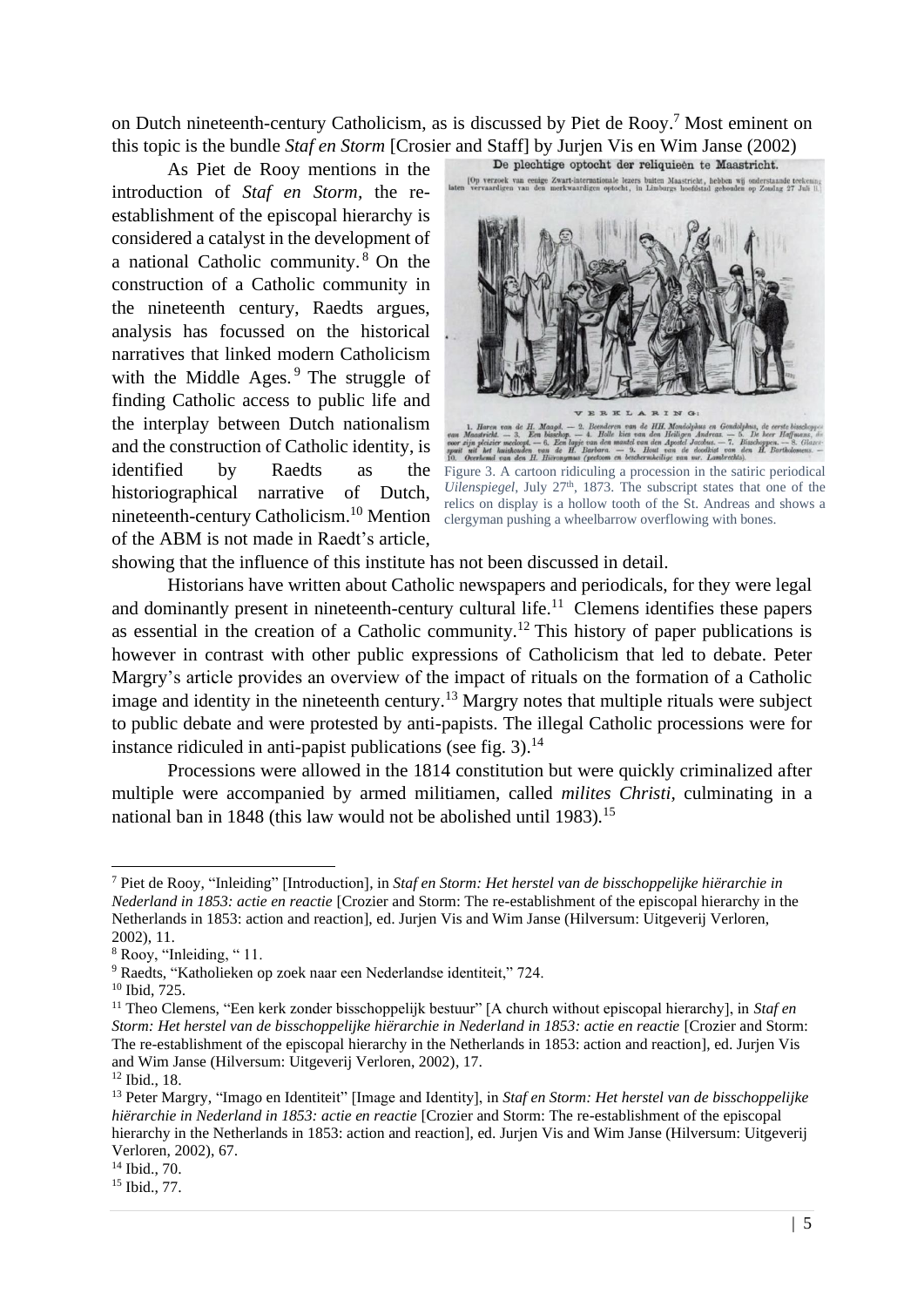Another ritual which illustrates the struggle for public display of Catholicism, is the ringing of church bells. The discussion was specifically on the *angeluskleppen*, a ringing of bells three times a day to call for prayer outside of regular church services.<sup>16</sup> Every Catholic that heard these bells was expected to drop to their knees and start praying, unknown is whether anyone actually adhered this rule.<sup>17</sup> What is known, is that Protestant periodicals described the *angeluskleppen* as an abject development and called the bell tolls pollution of public life. 18

The debate on processions and the *angeluskleppen* shows an exclusion from public rituals. The ABM was therefore remarkable as a Catholic organisation that had access to the public sphere and attracted visitors from both within and outside of the Catholic community.

It is these public manifestations of Catholicism that was hated the most by anti-papists. These public rituals are, however, the cultural manifestation of religion through which it embeds itself into public life. Whilst the debate on these rituals brought the Catholic community together, they also reinforced the Catholic image, that was also identified by Raedts, of a medieval fanatical and superstitious religious group.<sup>19</sup> This split effect is also present in the ABM. The ABM, whilst bringing Catholics together, enforced medieval stereotyping in Catholicism's public image.

This thesis adds to the historiography of Catholic culture in the late-nineteenth century by offering an analysis in which the ABM plays an active role in the creation of Catholic image and identity. Specifically, by expanding upon Raedts' and Margry's work with the addition of this cultural institute. This thesis furthermore adds to the study of late-nineteenth century Catholicism in the development of Dutch, pillarized society by showing how the ABM constructed an exclusive Catholic community that had its own place in Dutch society. Finally, it provides an analysis of primary sources which have not been discussed previously. These sources shed light on Utrecht's cultural history and the development of the ABM as a public institute.

#### <span id="page-6-0"></span>*Theory*

The concept *image* in this thesis is defined as the constructed representation of a community by outsiders in the public sphere. Being constructed, image is not static but historicized. This definition incorporates two concepts, Habermas' *public sphere* and Anderson's *imagined community*. Image consists of the notions that outsiders have of a community. Image is created in the public sphere, the sphere where public opinion is constructed.

Pratt's *cultural contact zone* is used to analyse how the ABM influenced the construction of Catholic image for non-Catholic visitors to the ABM. This combination of terms creates a conceptual framework using which the construction of image is analysed.

The concepts by Habermas and Pratt have been applied to museums by Barrett and Clifford. These applications allow these concepts to be used for the analysis of the emancipatory effect of museums for subaltern groups. The concept of the imagined community is also used to analyse the construction of Catholic identity.

The concept of *community* as it is here used, is based on Benedict Anderson's concept of the *imagined community*. Anderson introduced this term as an analytic concept for the construction

<sup>16</sup> Margry, "Imago en Identiteit," 81.

 $17$  Ibid.

 $18$  Ibid., 82.

<sup>19</sup> Ibid., 81.; Raedts, "Katholieken op zoek naar een Nederlandse identiteit," 730.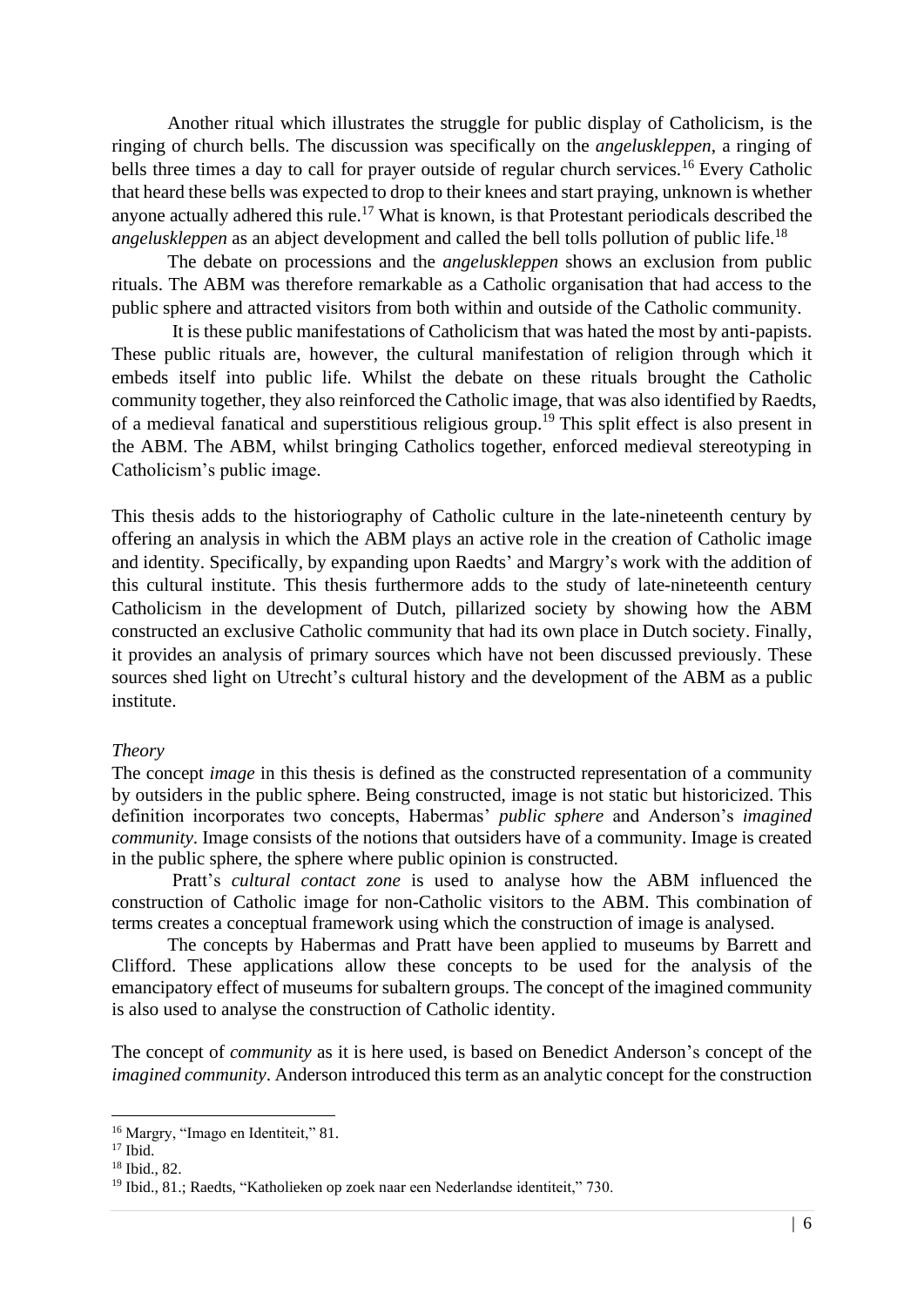of nationalism.<sup>20</sup> Anderson defines nations as "an imagined political community (..) imagined as both inherently limited and sovereign."<sup>21</sup> In order to apply this concept to Dutch Catholicism, the political and sovereign elements are dropped.<sup>22</sup> The community is still imagined, for members of the community will never know all their fellow-members.<sup>23</sup> Catholicism can furthermore be imagined as a community because the group is considered as one of horizontal equality, even though there are stark hierarchical and social differences.<sup>24</sup>

For these imagined communities, Anderson continues, a historic link is invaluable.<sup>25</sup> He also names museums as strong, political entities.<sup>26</sup> The objects exhibited in museums shape the historicity of the community.<sup>27</sup> This historic link, as analysed previously by Raedts, was key in the creation of Catholic identity. The role of historicity and the construction of a community is relevant to incorporate in an analysis on the ABM's role in constructing a Catholic identity.

The here used concept of *public sphere* is based on Jürgen Habermas' theoretic framework. The public sphere is a realm of our social life in which something approaching public opinion can be formed.<sup>28</sup> This public sphere is the sphere were debate was engaged over the general rules governing relations.<sup>29</sup> In his analysis of the formation of the public sphere in England, Habermas stresses the importance of newspapers.

Habermas states that newspapers in the second half of the eighteenth century developed from institutions for the publication of news into bearers and leaders of public opinion.<sup>30</sup> This development occurred because, according to Habermas, public opinion is formed in the public sphere. By controlling the information stream and representations in the public sphere controls the opinions that are created in it.

The term *contact zone* was introduced by Mary Louise Pratt. Pratt uses this term "to refer to social spaces where cultures meet, clash, and grapple with each other, often in contexts of highly asymmetrical relations of power, such as colonialism, slavery, or their aftermaths."<sup>31</sup> The cultural contact zone is the space of cultural encounters. The mentioned asymmetric power relation is applicable to the Catholic situation in the late-nineteenth century. The combination of public sphere and contact zone occurs in the works of Barrett and Clifford on cultural encounters in museums.

The concept of the public sphere is linked to museums by Jennifer Barrett. James Clifford linked contact zones to museum. Albeit in a different period, Barret and Clifford's principles are applicable to the ABM. Both provide a conceptual framework for the

<sup>20</sup> Anderson, Benedict, *Imaged Communities: Reflections on the Origin and Spread of Nationalism* (London: Verso, 2006), 3.

<sup>21</sup> Ibid., 5.

 $22$  This is not dropped to state that Dutch Catholics had no political or sovereign elements. These elements are however beyond the scope of this thesis.

<sup>23</sup> Anderson, *Imagined Communities*, 6.

<sup>24</sup> Ibid., 7.

<sup>25</sup> Anderson, *Imagined Communities*, 161.

<sup>26</sup> Ibid., 178.

<sup>27</sup> Ibid., 179.

<sup>&</sup>lt;sup>28</sup> Jürgen Habermas, Sara Lennox, and Frank Lennox, "The Public Sphere: An Encyclopedia Article (1964)," *New German Critique* 3 (1974), 49.

<sup>29</sup> Jürgen Habermas, *The Structural Transformation of the Public Sphere: An Inquiry into a Category of Bourgeois Society* (Cambridge: Polity Press, 1989), 57.

 $30$  Ibid., 53.

<sup>31</sup> Mary Louise Pratt, "Arts of the Contact Zone," *Profession* (1991), 34.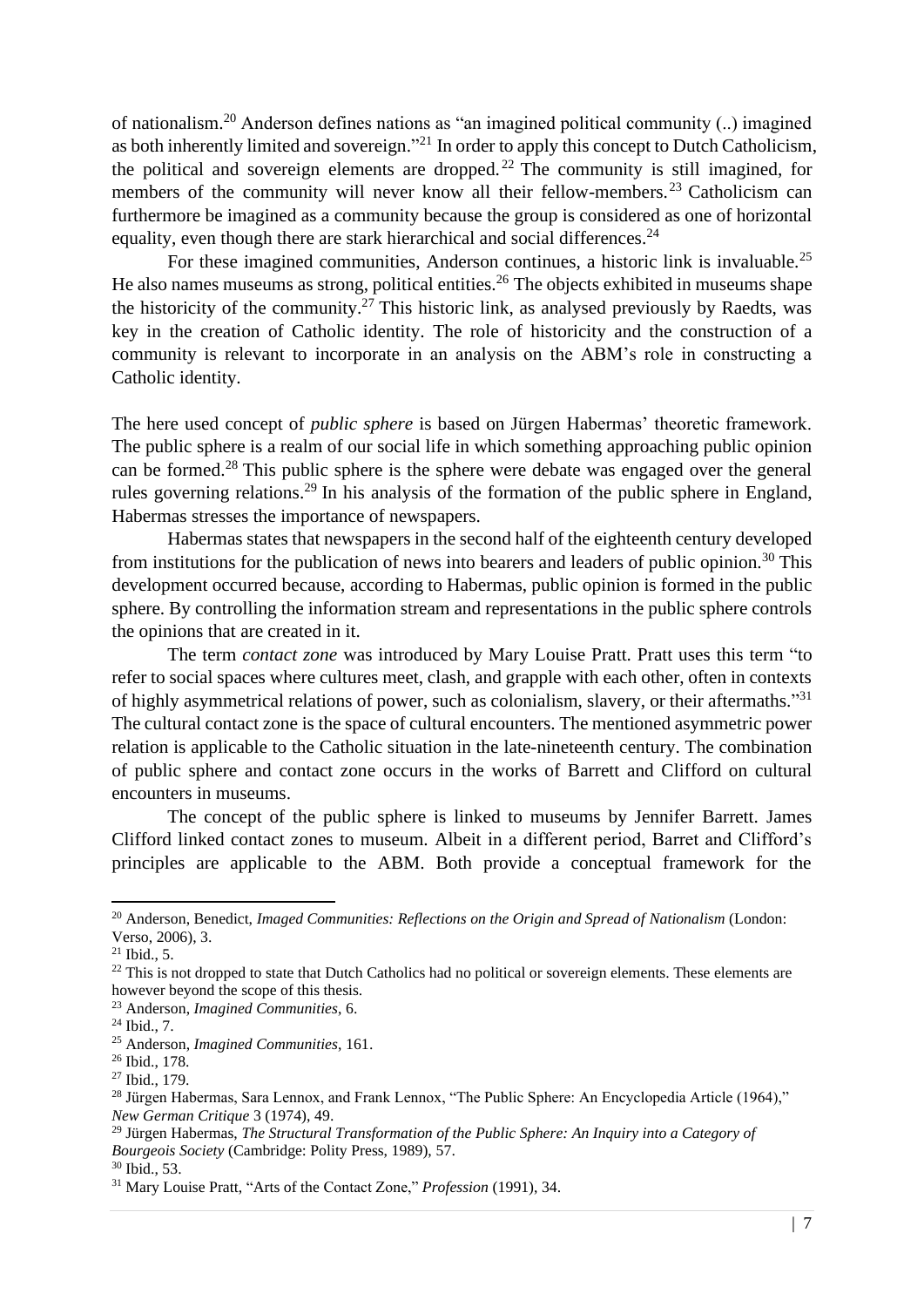emancipation of subaltern groups through museal representation. The Catholic collection of the ABM is an institutional representation of Catholicism in the public sphere.<sup>32</sup> Using the conceptualization of Barrett and Clifford, the ABM can be studied as an institutional representation of Catholicism that non-Catholic visitors were confronted with.

Barrett states that museums have re-invented themselves to democratize in the 1980s by battling social distinctions which maintain social inequality.<sup>33</sup> She stresses the importance of museums as institutes of historic canonization, stating that exhibited objects can have an inclusive as well as an exclusive societal effect.<sup>34</sup> The post-colonial context becomes clear in her discussion of race representation in museum, but she states that the same principle applies to gender representation.<sup>35</sup>

Clifford states, in his 1997 seminal essay *Museum as Contact Zones,* that "[w]hen museums are seen as Contact Zones, their organizing structure as a collection becomes an ongoing historical, political, moral relationship – a power-charged set of exchanges, of push and pull."<sup>36</sup> With this, Clifford moves from a contact zone to a conflict zone. In a museum, a visitor's cultural identity is brought in conflict with representations of other cultural identities, shaping and shifting the visitor's cultural knowledge. Clifford's article was meant to challenge the representation of native Americans in museums. <sup>37</sup> Whilst they were represented in museums, their representation reenforced negative, primitivist stereotypes.<sup>38</sup>

#### <span id="page-8-0"></span>*Method*

Three sub-questions must be answered to answer how the ABM impacted the construction of Catholic image and identity. The first is who was interested in the ABM. This question is discussed using newspaper and visitor reports. These mentions of the ABM are not limited to museum attendees, for the museum as an institute influenced the construction of identity and image. This question is also discussed by analysing organised visits to the ABM by professional societies. These visits provide insight in the religious diversity of the ABM's visitors. A religiously diverse group enabled the ABM to act in both the construction of Catholic identity *and* image.

The second question is how the ABM attributed to the construction of a Catholic community. This question is addressed using newspaper articles mentioning the ABM as a meeting space for Catholics and articles indicating that the ABM was an important Catholic institute. A visitor report is discussed to analyse how the ABM impacted the creation of Catholic identity.

The final question that must be answered is how non-Catholic visitors reacted to the ABM and its exhibition. As a cultural contact zone, the ABM was a place where non-Catholics

<sup>&</sup>lt;sup>32</sup> It can be argued that nineteenth century museums were not public places for their elitist nature. However, the entrance fee of the ABM, mentioned in numerous of the advertisements promoting the opening, was ƒ0.30.  $f(0,30)$  had the same purchasing power in 1872 as  $\epsilon(3,09)$  in 2016. Indicating the museum's entrance fee was affordable. There is no known mention by van Heukelum whether he wanted his museum to be visited by the broader public nor any statement indicating otherwise. IISG, "Value of the Guilder versus Euro," last modified Feb. 15, 2019, [https://iisg.amsterdam/en/research/projects/hpw/calculate.php,](https://iisg.amsterdam/en/research/projects/hpw/calculate.php) accessed on Jan. 21, 2021.

<sup>33</sup> Jennifer Barrett, *Museums and the Public Sphere* (Hoboken, New Jersey: Wiley-Blackwell, 2012), 13.

<sup>34</sup> Ibid., 120.

<sup>35</sup> Ibid., 168.

<sup>36</sup> James Clifford, "Museums as Contact Zones," in *Routes: Travel and Translation in the Late Twentieth Centruy* ed. James Clifford (Harvard University Press: London, 1999), 192.

<sup>37</sup> Ed Rodley, "On Museums and Contact Zones," *Thinking About Museums,* last modified May 6, 2016, [https://thinkingaboutmuseums.com/2016/05/06/on-museums-and-contact-zones/,](https://thinkingaboutmuseums.com/2016/05/06/on-museums-and-contact-zones/) accessed on Jan. 21, 2021.  $38$  Ibid.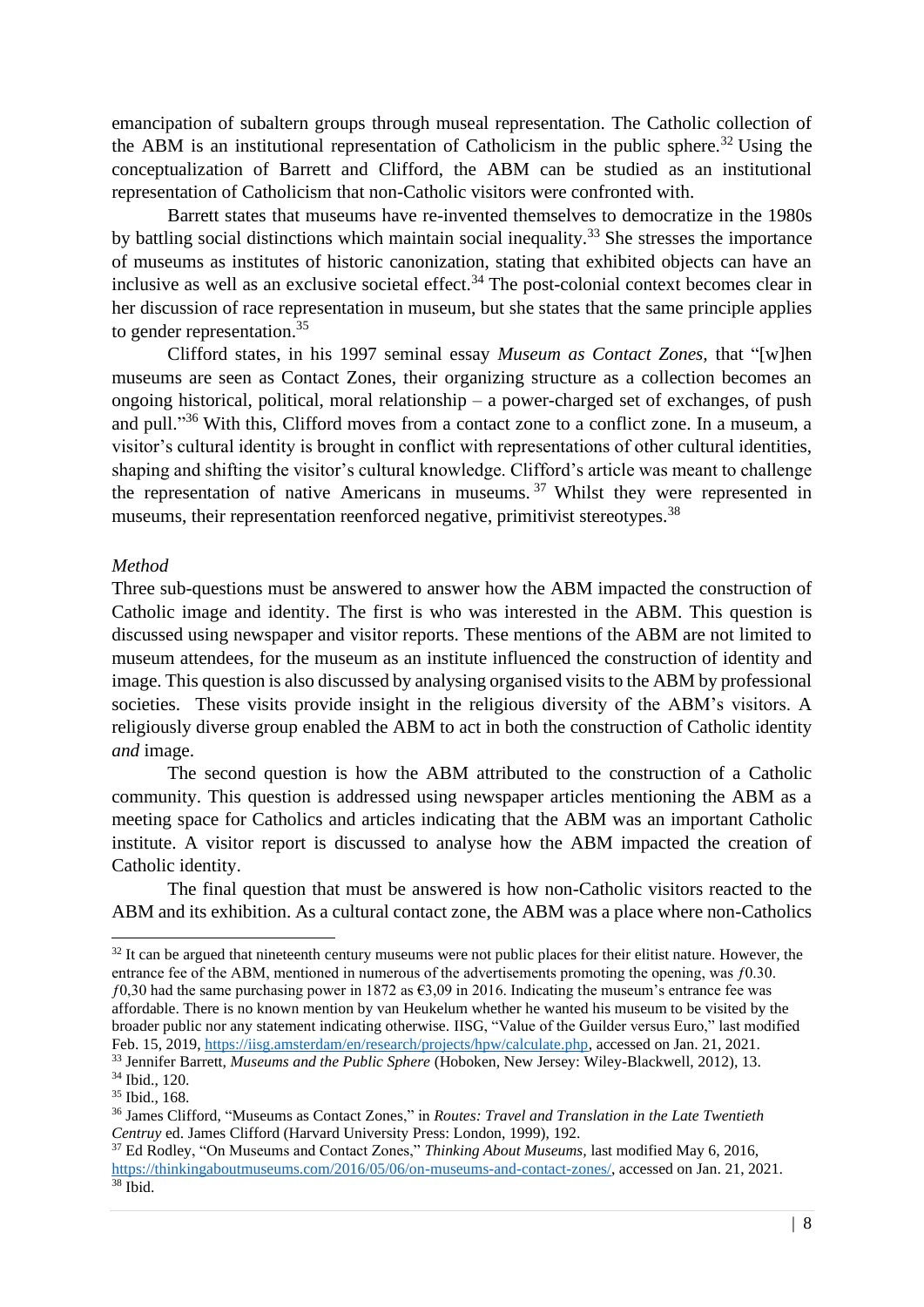encountered Catholic culture. This encounter influenced the construction of the public image of Catholicism. This is discussed using opinion pieces which mention the ABM and articles which mention the ABM being visited by non-Catholic visitors.

The difference in newspapers' confessional or ideological affiliation is an important part of source criticism in this thesis. The newspaper clippings discussed must be differentiated based on their intended target audience. In nineteenth-century Dutch pillarized society, newspapers had intended, confessional audiences. Protestant and Catholic newspapers are expected to treat the ABM differently.

The impact of the ABM on the creation of identity and image of Dutch Catholicism is studied using newspaper articles, published on the *Delpher* database. The sources are picked from the period 1872, the opening of the ABM to the broad public, until 1914, when the institute had lost its relevance. <sup>39</sup>

The synthesis of those interested in the ABM, the attribution to the creation of a Catholic community, and the reaction of non-Catholics shows the cultural impact of the ABM. This cultural impact is for Catholics on the construction of a national Catholic identity. The impact on non-Catholics is on the construction of Dutch Catholicism's public image.

### <span id="page-9-0"></span>*Structure*

This thesis is separated in three chapters. The first, *Development of the ABM*, is a chronological reconstruction of the ABM from 1872 until the turn of the century. The lack of research on the ABM, means developments in its popularity and visitors have not been described in detail. This chapter discusses the changes in the audience of the ABM and their reaction to the museum. The second chapter, *The ABM and Modern Catholicism,* discusses the link of the ABM with the archdiocese and how the institute functioned as a Catholic meeting space. This chapter discusses the role the ABM played in the creation of a Catholic community. The final chapter, *The ABM as a Public Institute*, discusses the ABM in opinion pieces and visits by academic societies. This chapter analyses how visitors reacted to the museum.

<sup>&</sup>lt;sup>39</sup> In the 1910s the ABM suffered from lack of space for its collection and saw a sharp decline in visitor attendance leading to multiple movements to new buildings. This is reported in: A. Bern and J. de Meulder, "Het Aartsbisschoppelijke Museum te Utrecht" [The Archepiscopal Museum in Utrecht], *De Katholieke Illustratie,* Feb. 28th, 1914, [http://resolver.kb.nl/resolve?urn=MMKDC09:017315021:00001,](http://resolver.kb.nl/resolve?urn=MMKDC09:017315021:00001) accessed on Nov. 26, 2020.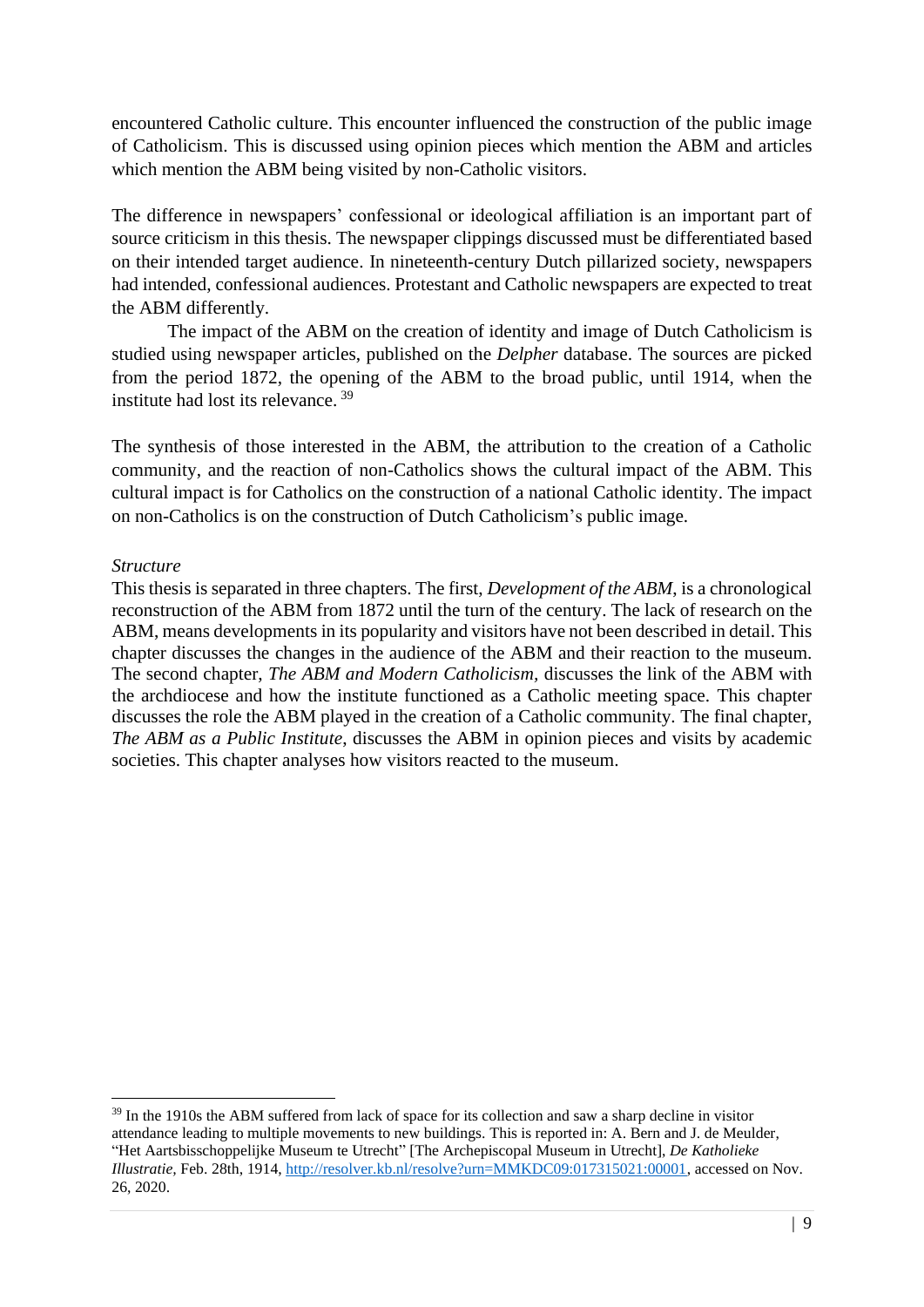# <span id="page-10-0"></span>Chapter I: Development of the ABM

## <span id="page-10-1"></span>*The Opening of the Museum*

Mgr. Van Heukelum planned the opening of the ABM on July  $1<sup>st</sup>$ , 1872. Ahead of this day, numerous advertisements were published in both regional and national newspapers, drawing national attention. These included two Catholic papers: *De Tijd: Godsdienstig-staatkundig dagblad* and *De Maasbode*. <sup>40</sup> Advertisements were also published in two protestant newspapers: *De Standaard* and *Provinciale en Zwolsche courant*. <sup>41</sup> Two non-confessional papers printed an article on the opening of the museum instead of an advertisement: *Het Vaderland* and *Algemeen volksblad voor Nederland.*<sup>42</sup>

In these early days, *De Maasbode* is of note. *De Maasbode* was a daily, national Catholic newspaper. In this period *De Maasbode* had the largest readership of the Catholic dailies.<sup>43</sup> *De Maasbode* was therefore a save choice of advertisement for the ABM, reaching Catholics on a national scale. Besides running advertisements on the  $30<sup>th</sup>$  of May and the  $2<sup>nd</sup>$ ,  $4<sup>th</sup>$ , and  $6<sup>th</sup>$  of June, they also published a visitation report on the opening of the ABM on the 29<sup>th</sup> of July 1872.<sup>44</sup>

Publication in Catholic, Protestant, and non-confessional newspapers show the ABM wanted to attract a religiously diverse audience. As far as the sources available show, there were no articles published or letters send to anti-papal periodicals wanting to prevent or ridiculing the museum's opening.

The report on July 29<sup>th</sup>, 1872, in *De Maasbode* pictures a two-faced museum. On the one hand it notes the Catholic nature of collection and the link of the current Catholic community with these objects. On the other, it promotes the museum as a cabinet of treasures, distinct from religious beliefs.

The report starts with the silence on the museum's opening day, it reports that there was no big festivity and Utrecht's citizens were oblivious to the opening of ABM. <sup>45</sup> It continues by describing the splendours in the collection. It strikes a more emotional tone when describing the traditionalist value of the objects presented: "[E]very item speaks the childish belief of our

<sup>42</sup> *Het Vaderland,* "Korte Berichten uit het Binnenland: Utrecht" [Short Local Messages: Utrecht], May 29,

1872, [https://resolver.kb.nl/resolve?urn=MMKB23:001391127:mpeg21:p00002,](https://resolver.kb.nl/resolve?urn=MMKB23:001391127:mpeg21:p00002) accessed on Nov. 30, 2020.; *Algemeen volksblad voor Nederland*, "Binnenland: Utrecht" [Local: Utrecht] June 6, 1872,

[https://resolver.kb.nl/resolve?urn=MMKB04:000165279:mpeg21:p004,](https://resolver.kb.nl/resolve?urn=MMKB04:000165279:mpeg21:p004) accessed on Nov. 30, 2020.; *De Maasbode,* "Advertenties: Utrecht" [Advertisement: Utrecht], June 4, 1872,

[https://resolver.kb.nl/resolve?urn=MMKB04:000165280:mpeg21:p004,](https://resolver.kb.nl/resolve?urn=MMKB04:000165280:mpeg21:p004) accessed on Nov. 30, 2020.; *De Maasbode,* "Advertenties: Utrecht" [Advertisement: Utrecht], June 6, 1872,

[https://resolver.kb.nl/resolve?urn=MMKB04:000165282:mpeg21:p004,](https://resolver.kb.nl/resolve?urn=MMKB04:000165282:mpeg21:p004) accessed on Nov. 30, 2020.;

<sup>45</sup> *De Maasbode*, "Binnenland: Utrecht," [Local, Utrecht] June 20, 1872, [https://resolver.kb.nl/resolve?urn=MMKB04:000165302:mpeg21:p002,](https://resolver.kb.nl/resolve?urn=MMKB04:000165302:mpeg21:p002) accessed on Nov. 30, 2020.

<sup>40</sup> *De Tijd*, "Advertentie: Utrecht" [Advertisement Utrecht], May 28, 1872,

[https://resolver.kb.nl/resolve?urn=ddd:010264570:mpeg21:p002,](https://resolver.kb.nl/resolve?urn=ddd:010264570:mpeg21:p002) accessed on Nov. 30, 2020. <sup>41</sup> *De Standaard*, "Advertentie: Utrecht" [Advertisement Utrecht], May 28, 1872,

[https://resolver.kb.nl/resolve?urn=ddd:011065265:mpeg21:p002,](https://resolver.kb.nl/resolve?urn=ddd:011065265:mpeg21:p002) accessed on Nov. 30, 2020.;

*Provinciale Overijsselesche en Zwolsche courant*, "Binnenland: Utrecht" [Local: Utrecht], May 28,

<sup>187</sup>[2,https://resolver.kb.nl/resolve?urn=MMHCO01:000066055:mpeg21:p002,](https://resolver.kb.nl/resolve?urn=MMHCO01:000066055:mpeg21:p002) accessed on Nov. 30, 2020.

[https://resolver.kb.nl/resolve?urn=MMKB19:000089044:mpeg21:p00002,](https://resolver.kb.nl/resolve?urn=MMKB19:000089044:mpeg21:p00002) accessed on Nov. 30, 2020.

<sup>43</sup> Hans Vermeulen, *De Maasbode: De bewogen geschiedenis van 'de beste courant van Nederland* ['De Maasbode': The volatile history of 'the best newspaper of the Netherlands] (Zwolle: Waanders, 1994), 4.

<sup>44</sup> *De Maasbode*, "Advertenties: Utrecht" [Advertisement: Utrecht], May 30, 1872,

[https://resolver.kb.nl/resolve?urn=MMKB04:000165278:mpeg21:p002,](https://resolver.kb.nl/resolve?urn=MMKB04:000165278:mpeg21:p002) accessed on Nov. 30, 2020.; *De Maasbode,* "Advertenties: Utrecht" [Advertisement: Utrecht], June 2, 1872,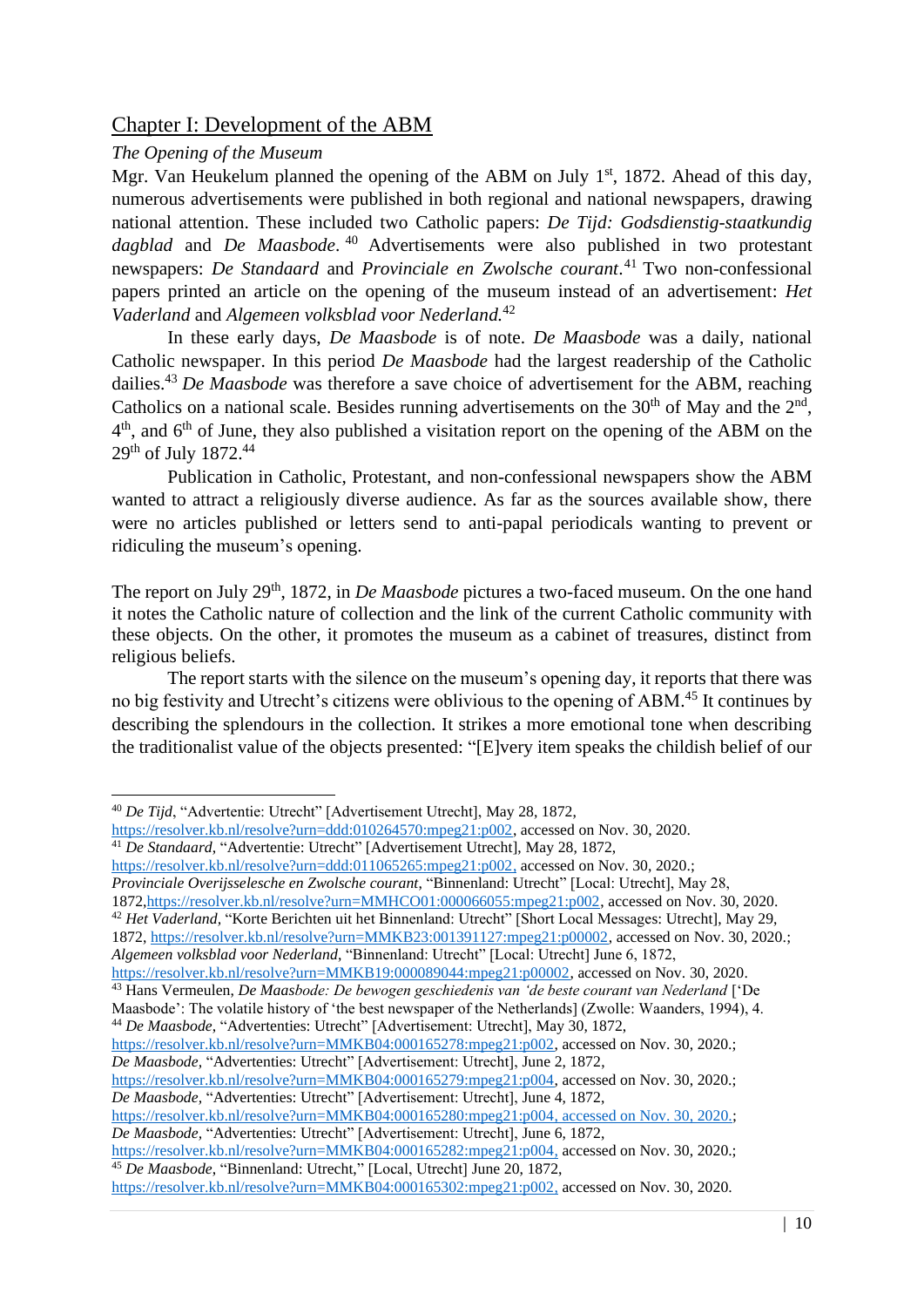distant predecessors to us, Catholics of the 19<sup>th</sup> century, to call to us: 'see our teaching, our faith is still the same!"<sup>46</sup>

This use of language provides insight in the views of nineteenth-century Catholics on the link to their heritage. This link with medieval heritage was identified by Raedt's as essential in the construction of Catholic identity.<sup>47</sup> The here provided text shows that such a link with the medieval Catholicism does exist, however the author distances himself by calling it a childish faith. The ABM's collection is part of Catholic heritage, there is however a distinct and different modern Catholicism for the author. The objects do, for the author, establish a direct link between the *medieval* and *modern* Catholic. This link constructs a Catholic community by having a shared heritage.

The article continues in an ecumenical tone. In its review section the author writes: "All who visit Utrecht, no matter their religion, and that want to see something beautiful should go to the *Nieuwe Gracht* (the location of the ABM, ed.). Fulfilled… No, bewondered he shall leave this collection of art. There are treasures stored here whose existence is unknown to many..."<sup>48</sup>

The author writes heard that numerous Protestants gifted antiquities to the ABM after their visit. The author calls upon others to do the same. This shows that the ABM was a contact zone, for Protestants encountering Catholicism. from the outset. Van Schaik mentions of the opening that wealthy protestant visitors were looking bewildered at the collection, for they were only used to their stripped-down churches without any riches.<sup>49</sup> The Catholic museum was outside of their cultural perspective. Their visit imprinted a Catholic image of a historic religion of riches. However, this historic link does not construct an image of Catholicism as a modern religion. Instead, the medieval link enforces the stereotypical notions prevalent in the late-nineteenth-century image of Catholicism.

#### <span id="page-11-0"></span>*The First Years of the Museum*

In its first years the ABM suffered from a disappointing number of visitors. This becomes clear in an article in *De Tijd* on September  $15<sup>th</sup>$ ,  $1873<sup>50</sup>$  The article turns into an essay on the importance of studying artworks, noting: "(…) a viewing of old artworks shall give you the benefit of a tailored and enriched taste".<sup>51</sup> Ending in a call for all readers to visit the museum to look at art. *De Tijd*, although a Catholic newspaper, did not call upon viewers to learn about their Catholic heritage. The ABM in this article is considered a museal collection of religious antiquities, with no explicit link to modern Catholicism.

The next appearance of the ABM in a national newspaper occurred when the Dutch queen Sophie of Württemberg, then wife of king Willem III, visited Utrecht and the ABM on September 10<sup>th</sup>, 1875. Sophie van Württemberg (1818-1877) was herself not Protestant but

<sup>46</sup> My translation, original text: "Uit elk stuk spreekt het kinderlijke geloof van het verre voorgeslacht tot ons, Katholieken der 19e eeuw, om on toe te roepen: 'zie onze leer, ons geloof is nog altijd hetzelfde!'"

<sup>47</sup> Raedts, "Katholieken op zoek naar Identiteit," 724.

<sup>48</sup> My translation, original text: "Al wie Utrecht bezoekt, onverschillig van welke geloofsbelijdenis hij ook zij, en die iets schoons wil zien, verzuime niet zijne schreden naar de Nieuwe Gracht te richten. Voldaan… Neen vol bewondering zal hij deze kunstverzameling verlaten. Hier zijn schatten verzameld, wier bestaan aan zeer velen onbekend zal zijn…"

<sup>49</sup> Van Schaik, "Een minderheid wordt zichtbaar," 11.

<sup>50</sup> *De Tijd*, "Aartsbisschoppelijk Muzeum" (sic.) [Archepiscopal Museum] Sep. 15, 1873 [https://resolver.kb.nl/resolve?urn=ddd:010263462:mpeg21:p005,](https://resolver.kb.nl/resolve?urn=ddd:010263462:mpeg21:p005) accessed on Dec. 8, 2020.

 $\frac{51}{10}$  My translation, orginial text: "(...) een bezichtiging der oude kunstwerken minsten dit gewigtig (sic.) voordeel opleveren, dat de smaak gevormd en veredeld wordt."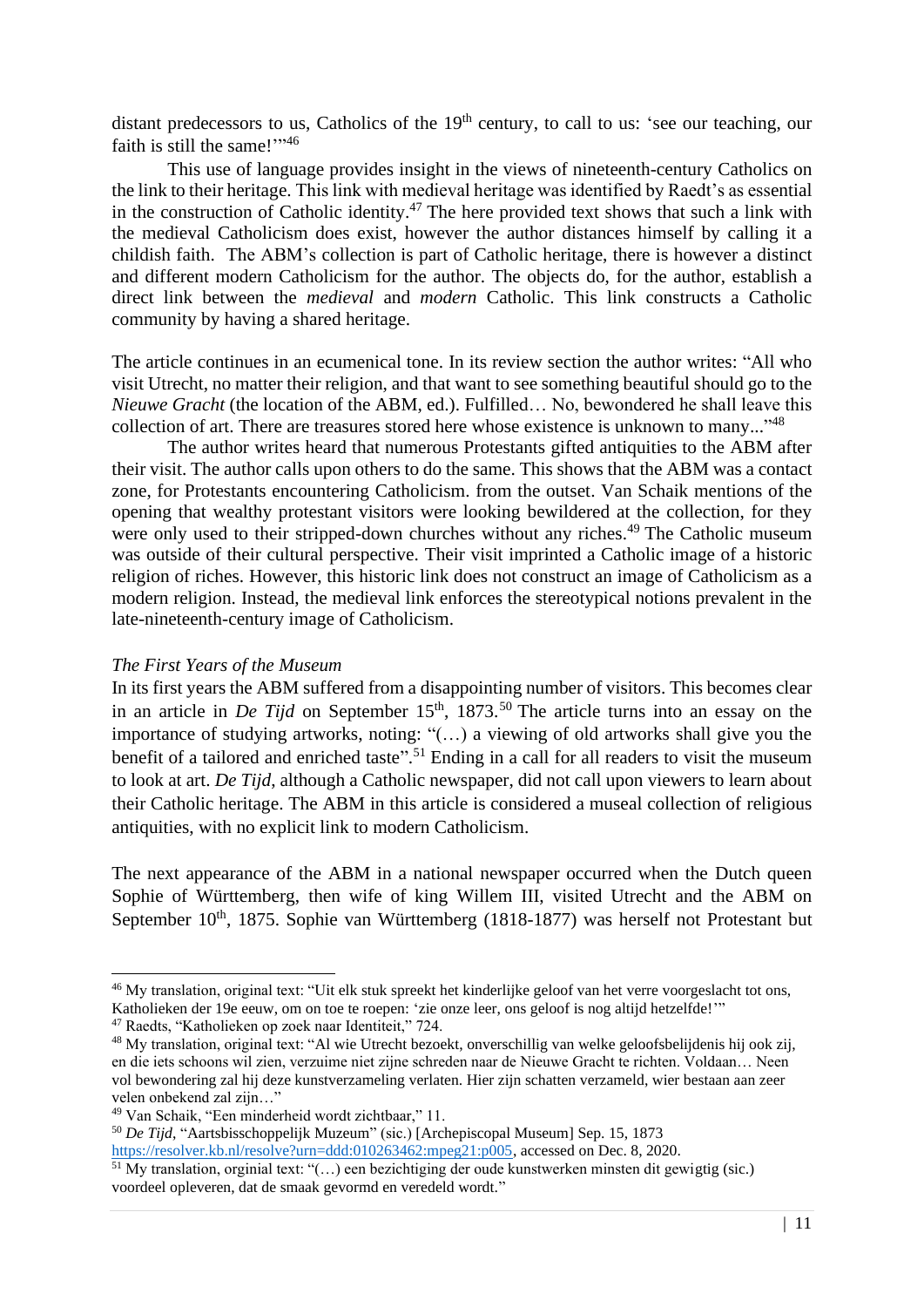Russian-orthodox of faith. <sup>52</sup> This visit drew national attention in the written press. Both *Dagblad van Zuidholland en 's Gravenhage,* a monarchist daily, and *De Maasbode* reported this visit. Both articles mention that the Queen met with the Archbishop, Mgr. Schaepman in the ABM and were together guided through the museum by Mgr. van Heukelum.<sup>53</sup> Both articles stress how the Queen was impressed by the riches in the museum. Queen Sophie's visit normalized the interaction with Catholicism and legitimized the ABM as a heritage institute.

The visit by the Queen is noteworthy when discussing the ABM for two reasons. The first is the monarchical aspect. During the process of the re-establishment of the episcopal hierarchy in the Netherlands numerous anti-papal groups formed.

The culmination of these protests is known as the *April Movement* ("Aprilbeweging") in 1853, when several anti-papal petitions were submitted to government officials (see fig. 4). One of these petitions, signed by more than 51.000 people, was handed to King Willem III in Amsterdam.

Instead of uttering the words prepared by Thorbecke's cabinet, the King spoke his own anti-papal feelings in which he,



according to eye-witnesses, painting depicts King Willem III recieving a petition by a group of Utrecht Figure 4. One of the times petition was handed over was in Utrecht. This

berated the constitution.<sup>54</sup> This led to the resignation of the first Thorbecke cabinet. This event was broadly reported on in Dutch newspapers and was a political landmark.<sup>55</sup> It is therefore assumable that contemporary readers were aware of the symbolism of this event.

The King's actions in 1853 are in stark contrast with his wife's visit to the ABM in 1875. Rather than expressing anti-papal sentiments, a senior member of the royal family praised a distinctly Catholic museum. She furthermore met with the highest-ranking member of the clergy, the Archbishop.

The second reason is that this is the first time the ABM functioned as a meeting space. The Archbishop did not reside in Utrecht until 1902. The choice for Utrecht was a Catholic

<sup>52</sup> Fia Dieteren, "Sophie van Württemberg*,*" *Digitaal Vrouwenlexicon van Nederland* [Digital Women's Lexicon of the Netherlands], last modified Jan.13, 2014,

[http://resources.huygens.knaw.nl/vrouwenlexicon/lemmata/data/SophievanWurtemberg,](http://resources.huygens.knaw.nl/vrouwenlexicon/lemmata/data/SophievanWurtemberg) accessed on Dec. 10, 2020.

<sup>53</sup> *Dagblad van Zuidholland en 's Gravenhage*, "resdentie-nieuws" [Residential News], Sep. 13, 1875, [https://resolver.kb.nl/resolve?urn=MMKB19:000884064:mpeg21:p00005,](https://resolver.kb.nl/resolve?urn=MMKB19:000884064:mpeg21:p00005) accessed on Dec. 10, 2020.; *De Maasbode*, "Binnenland" [Local], Sep. 14, 1875,

[https://resolver.kb.nl/resolve?urn=MMKB04:000166581:mpeg21:p003,](https://resolver.kb.nl/resolve?urn=MMKB04:000166581:mpeg21:p003) accessed on Dec. 10, 2020. <sup>54</sup> Annemarie Houkes, "Het success van 1848: politiek in de Aprilbeweging" [The succes of 1848: politics and the April Movement], in *Staf en Storm: Het herstel van de bisschoppelijke hiërarchie in Nederland in 1853: actie en reactie* [Crozier and Storm: The re-establishment of the episcopal hierarchy in the Netherlands in 1853: action and reaction], ed. Jurjen Vis and Wim Janse (Hilversum: Uitgeverij Verloren, 2002), 97-98.

<sup>55</sup> J. Bosmans, "Het onbehaaglijk vaderland. De katholieke staatkunde en de Staat der Nederlanden in de negentiende en twintigste eeuw" [The uncofortable fatherland. The Catholic statecraft and the state of the Netherlands in the nineteenth and twentieth century], *BMGN*, 58 (1993), 420.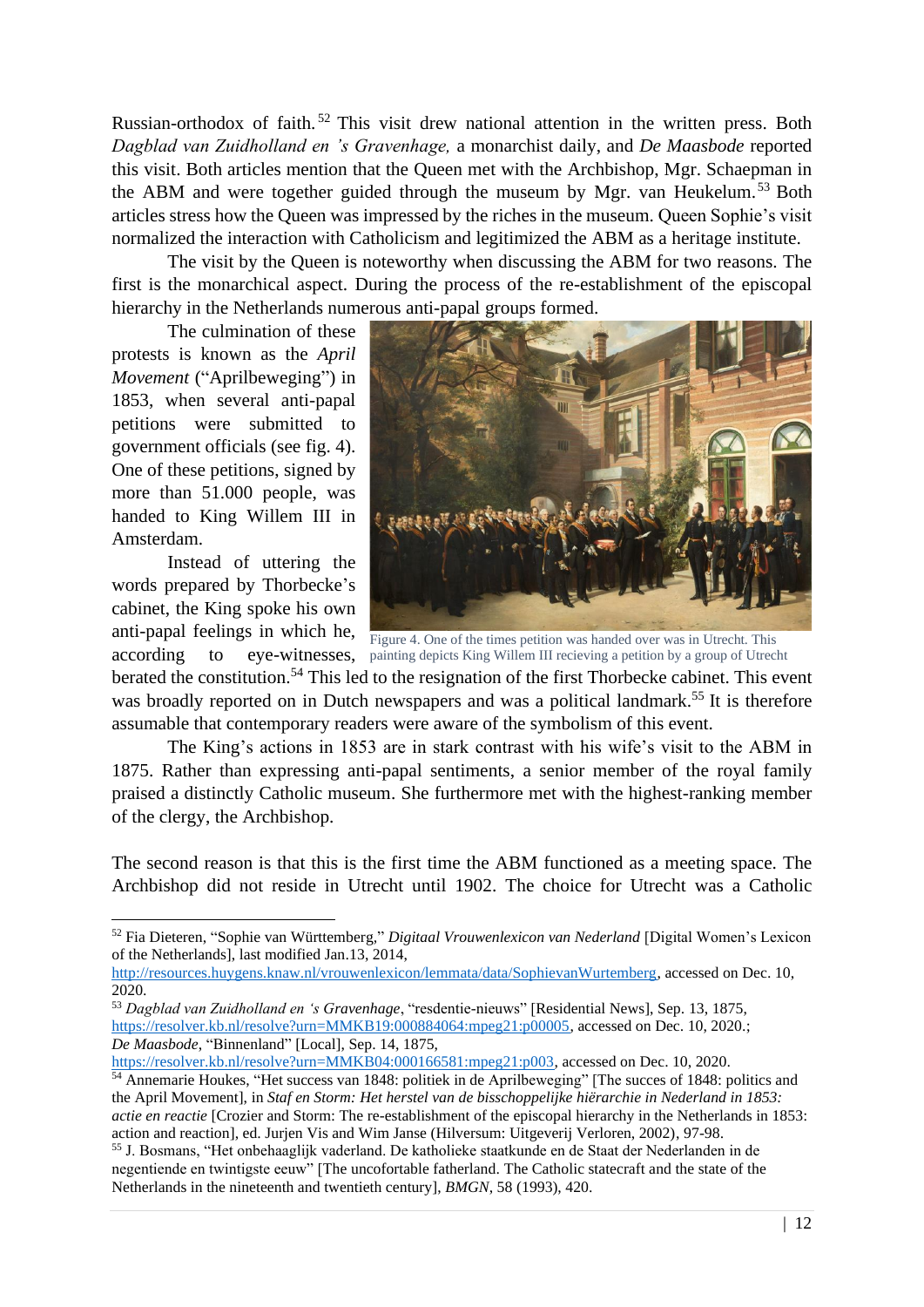provocation against the protestant Netherlands. Utrecht was, Hans de Valk states, an important *lieu de mémoire* for the protestant historiography of the Netherlands. Utrecht was the place where the Union of Utrecht was signed, the start of the Dutch Republic, and was the old religious centre of the Northern-Netherlands, with its Dom church and university.<sup>56</sup>

Catholic circles were however looking at an older history than the one preached in the early nineteenth century, on which the great-protestant idea of the Dutch nation was inspired. The Catholics knocked on the door and claimed *their* part of the nation's historical narrative, states De Valk.<sup>57</sup>

These notions contextualize the importance of the ABM as a meeting place. That the Archbishop was able to meet the Queen *in* Utrecht was of symbolic importance. The meeting furthermore shows the encounter of two national historical narratives. The protestant narrative of the members of the house of Orange encountered the Catholic historical narrative in the form of two of their highest-ranking members. The meeting with the Archbishop furthermore influenced a legitimized image of Catholicism for the monarchist readership of *Dagblad van Zuidholland en 's Gravenhage*, since the meeting with the Queen meant that the Archbishop was a recognized ecclesiastical official.

On February 22<sup>nd</sup>, 1876, a letter sent by F.C.C. Steinmetz, a part-time poet and tax collector, to the daily *Algemeen Handelsblad* reads that although the Queen enjoyed her visit, her loving words did not cause a spike in visitors.<sup>58</sup> Steinmetz' letter to a non-Catholic daily, shows that the ABM was of interest for a diverse religious group.

Steinmetz states that although there are numerous museums of antiquities, there are none that have brought together such a number of items which are exclusively meant to be used in religious services. For Steinmetz, the image of Catholicism as a religious group with historic ties is evident. His entry in the biographic dictionary does not mention his religious affiliation but his ten publications in *Vaderlandsche Letteroefening,* the chief literary periodical in this period, indicates he was a cultured man.<sup>59</sup>

#### <span id="page-13-0"></span>*Visits by International Notability*

After Queen Sophie's visit to the ABM, multiple foreign dignitaries followed. These visits attracted national attention to the ABM and were reported on in a religiously and ideologically diverse set of newspapers. The visits provide information on the development of the ABM and its popularity. They also legitimized the ABM as a historic museum.

<sup>56</sup> Hans de Valk, "Meer dan een plaats" [More than a place] in *Staf en Storm: Het herstel van de bisschoppelijke hiërarchie in Nederland in 1853: actie en reactie* [Crozier and Storm: The re-establishment of the episcopal hierarchy in the Netherlands in 1853: action and reaction], ed. Jurjen Vis and Wim Janse (Hilversum: Uitgeverij Verloren, 2002), 38.

<sup>57</sup> Ibid.

<sup>58</sup> J.G. Frederiks and F. Jos. van den Branden, *Biographisch woordenboek der Noord- en Zuidnederlandsche letterkunde* [Biographic dictionary of the literature of the Northern and Southern Netherlands] (Amsterdam: L.J. Veen, 1888-1891), [https://www.dbnl.org/tekst/bran038biog01\\_01/bran038biog01\\_01\\_3912.php](https://www.dbnl.org/tekst/bran038biog01_01/bran038biog01_01_3912.php), accessed on Jan. 20, 2021.;

F.C.C. Steinmetz, "Het Aartsbischoppelijk Museum te Utrecht" [The Archepiscopal Museum in Utrecht], *Algemeen Handelsblad*, Feb, 22, 1876. [https://resolver.kb.nl/resolve?urn=ddd:010099925:mpeg21:p006,](https://resolver.kb.nl/resolve?urn=ddd:010099925:mpeg21:p006) accessed on Dec. 20, 2020.

<sup>59</sup> DBNL, "Frans Friederich Christiaan Steinmetz," [https://www.dbnl.org/auteurs/auteur.php?id=stei015,](https://www.dbnl.org/auteurs/auteur.php?id=stei015) accessed on Jan.  $19<sup>th</sup>$ ,  $2021$ .;

K. ter Laan, *Letterkundig woordenboek voor Noord en Zuid*-*Nederland* [Literary Dictionary of the Northern and Southern Netherlands] (Den Haag: G.B. van Goor Zonen's Uitgeversmaatschappij, 1952), 545-546.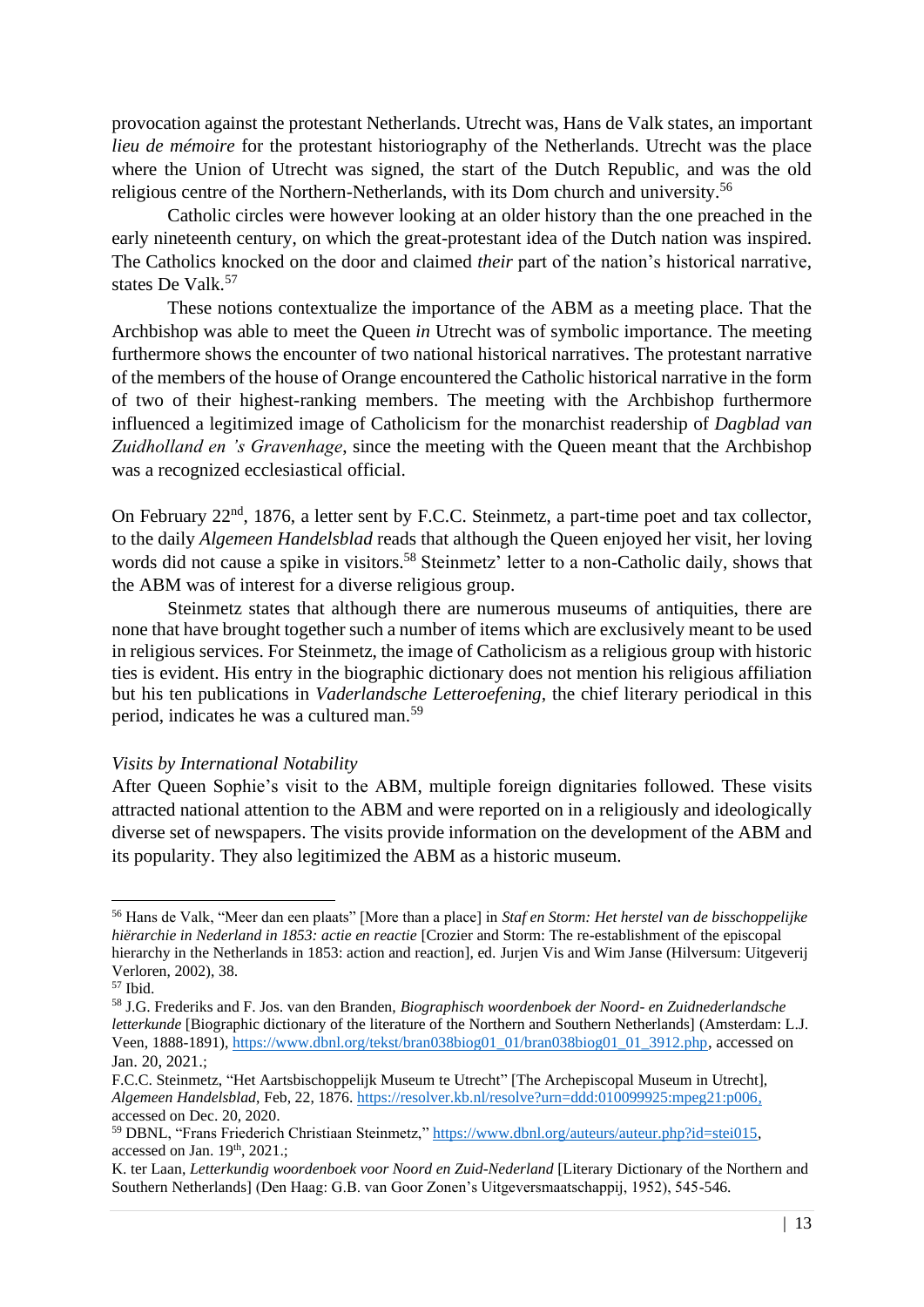The *Dragtster Courant* reports, amongst others but providing the most detailed account, that the emperor and empress of Brazil visited Utrecht and the ABM on July 24<sup>th</sup>, 1877.<sup>60</sup> The emperor was followed on October  $26<sup>th</sup>$ , 1880, by princes Hendrik who visited the ABM and the *Amalia foundation*, as was reported on in *Algemeen Handelsblad*. <sup>61</sup> The count and countess of Flanders would visit on July 16<sup>th</sup>, 1883, spending an afternoon in Utrecht visiting the ABM, Dom church and Cathedral. A report of this visit was published in *Het Nieuws van de Dag: Kleine Courant*. <sup>62</sup> After this visit a break occurs for twelve years until 1895, when the Baron of Rothschild visited Utrecht for a day to view the ABM and buy some antiquities, which *Limburger Koerier* reported. 63

On July 20<sup>th</sup>, 1897, the ABM was visited, *Nieuwe Tilburgsche Courant* reported, by Mgr. Tarnassi, Internuntius to the pope. He was guided by a curator, mister Linden, together with Archbishop Mgr. van de Wetering.<sup>64</sup> The internuntius was the highest-ranking Vatican official in 1897, for the Netherlands would not receive a full diplomatic mission with a nuntius from the Vatican until 1967.<sup>65</sup> On July 1<sup>st</sup>, 1901, the ABM was visited by the Queen-Mother, Queen-Regent Emma, together with the nobles Van Bentheim.<sup>66</sup> A final visit in this period was on September 22<sup>nd</sup>, 1905, by Queen-Mother Margerita of Italy, of which a news bulletin was published in *De Courant*. 67

These visits show that the ABM received international interest. Through these visits, the ABM was mentioned in numerous national and local newspapers of different religious and ideological affiliation. These articles implicitly promote and legitimize the ABM as a museum. They furthermore legitimize the position of Catholicism in Dutch society, for these famous visitors normalized the position of the ABM as a Catholic institute.

<sup>60</sup> *Dragtster Courant*, "Binnenland" [Local]. July 26, 1877, 2.

[https://resolver.kb.nl/resolve?urn=MMTRES03:000805030:mpeg21:p00002,](https://resolver.kb.nl/resolve?urn=MMTRES03:000805030:mpeg21:p00002) accessed on Jan. 4, 2021. <sup>61</sup> n.b. *Princes* is not a typo for this is how the article names the visitor. It can be interpreted as Hendrik's princess, who this Hendrik would have been is harder to pinpoint.; *Algemeen Handelsblad*, "Vervolg der nieuwstijdingen" [Continuation of the News], Nov. 27th, 1880,

[https://resolver.kb.nl/resolve?urn=ddd:010104572:mpeg21:p007,](https://resolver.kb.nl/resolve?urn=ddd:010104572:mpeg21:p007) accessed on Jan. 4, 2021.

<sup>62</sup> *Het nieuws van de dag: kleine courant*, "Stadsnieuws" [Municipal news], July 17, 1883, [https://resolver.kb.nl/resolve?urn=ddd:010065041:mpeg21:p007,](https://resolver.kb.nl/resolve?urn=ddd:010065041:mpeg21:p007) accessed on Jan. 4, 2021.

<sup>63</sup> *Limburger Koerier,* "Gemengd nieuws" [Mixed News], May 3, 1895,

[https://resolver.kb.nl/resolve?urn=MMKB23:002049144:mpeg21:p00001,](https://resolver.kb.nl/resolve?urn=MMKB23:002049144:mpeg21:p00001) accessed on Jan. 4, 2021. <sup>64</sup> *Nieuwe Tilburgsche Courant*, "Binnenland" [Local], July 22, 1897,

[https://resolver.kb.nl/resolve?urn=ddd:010993743:mpeg21:p002,](https://resolver.kb.nl/resolve?urn=ddd:010993743:mpeg21:p002) accessed on Jan. 4, 2021.

<sup>&</sup>lt;sup>65</sup> *Catholic Hierarchy*, "Nunciature to Netherlands," [http://www.catholic-hierarchy.org/diocese/dxxnl.html,](http://www.catholic-hierarchy.org/diocese/dxxnl.html) accessed on Jan. 4, 2021.

<sup>66</sup> *De Nieuwe Courant,* "Laatste berichten" [Closing messages], July 5, 1901

[https://resolver.kb.nl/resolve?urn=MMKB15:000751009:mpeg21:p00002,](https://resolver.kb.nl/resolve?urn=MMKB15:000751009:mpeg21:p00002) accessed on Jan. 5, 2021. <sup>67</sup> *De Courant*, "Binnenlandsch Nieuws" [Local], Sep. 23, 1905,

[https://resolver.kb.nl/resolve?urn=MMKB19:000940060:mpeg21:p00001,](https://resolver.kb.nl/resolve?urn=MMKB19:000940060:mpeg21:p00001) accessed on Jan. 3, 2021.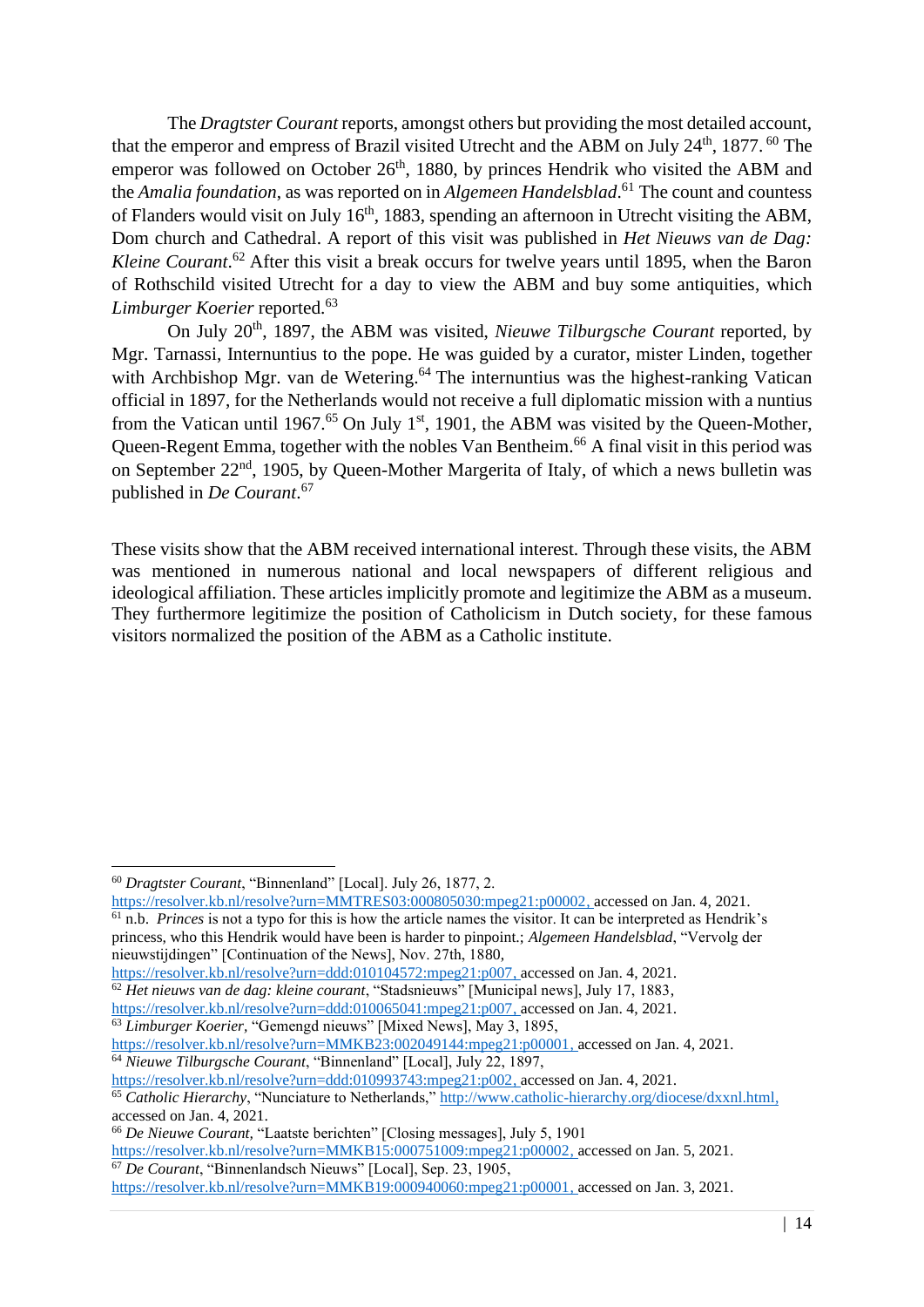# <span id="page-15-0"></span>Chapter II: The ABM and Modern Catholicism

## <span id="page-15-1"></span>*The ABM and the Archbishops*

Two events show the impact of the ABM on the construction of a Catholic community from the perspective of the Archdiocese. These are the deaths of Mgr. Schaepman and Mgr. Snickers. The mourning of the Archbishops united Catholics on a national scale. In the middle of both funerals is an important mention of the ABM.

To start with Mgr. Schaepman's in memoriam in the *Provinciale Drentsche en Asser courant* published on September 21st, 1882. <sup>68</sup> Mgr. Schaepman was the second modern Archbishop of Utrecht from 1868 until 1882. In this in memoriam by H.D. Brenninkmeijer, he praises the Archbishops devotion to Catholic organisations. Brenninkmeijer gives the example of the ABM of which he writes that it had the honour of being visited by noblemen and men of fame, on the subject of art, from all corners of Europe.

Brenninkmeijer's in memoriam shows that the ABM was considered an important Catholic organisation. In the creation of community such organisations are essential, for they bring people together in a shared goal. In this case, exhibiting religious antiquities. The link with the Archbishop furthermore gave the ABM status for Dutch Catholics.

The visits by numerous noblemen by 1882 indicates that the list of foreign notability visiting the ABM is incomplete. These unknown visitors are not findable in the current newspaper database. This could be because these visits were not reported on in newspapers thus far published on Delpher. It could also be that they are not findable due to errors in Delpher's OCR-software.

The report on the funeral service for Mgr. Snickers provides another link with the archdiocese. Mgr. Snickers was the third modern archbishop of Utrecht from 1883 until 1895. *De Tijd* of

April 6<sup>th</sup>, 1895 gives an extensive report on his funeral.<sup>69</sup> This report mentions thirty carriages partaking in the funeral procession. In the tenth carriage rode Mgr. van Heukelum, founder of the ABM and then pastor of Jutphaas. In the 21<sup>st</sup> carriage rode a delegation of the ABM consisting of J.W. Lindsen, Dr. Hanlo and Jan Brom. The funeral procession was a big event in the city of Utrecht that drew a large group of spectators, of which the article notes many where Catholics from all parts of the country (see fig. 5).

The funeral brought Catholics from all parts of the



Figure 5. A photograph of Mgr. Snickers' funeral procession in Utrecht showing a large group of people watching the procession.

country together, united in mourning their highest-ranking member. This union contributed to

<sup>68</sup> *Provinciale Drentsche en Asser courant,* "Binnenland" [Local], Sep. 21, 1882,

[https://resolver.kb.nl/resolve?urn=MMDA03:000098119:mpeg21:p002,](https://resolver.kb.nl/resolve?urn=MMDA03:000098119:mpeg21:p002) accessed on Jan. 19, 2021. <sup>69</sup> De Tijd. "Plechtige uitvaart en begrafenis van zijne doorluchtige hoogwaardigheid mgr. Petrus Mathias Snickers, Aartsbisschop van Utrecht" [Funeral of his eminent holiness Mgr. Petrus Mathias Snickers, Archbishop of Utrecht], April 6, 1895, [https://resolver.kb.nl/resolve?urn=ddd:010990555:mpeg21:p001,](https://resolver.kb.nl/resolve?urn=ddd:010990555:mpeg21:p001) accessed on Jan. 19, 2021.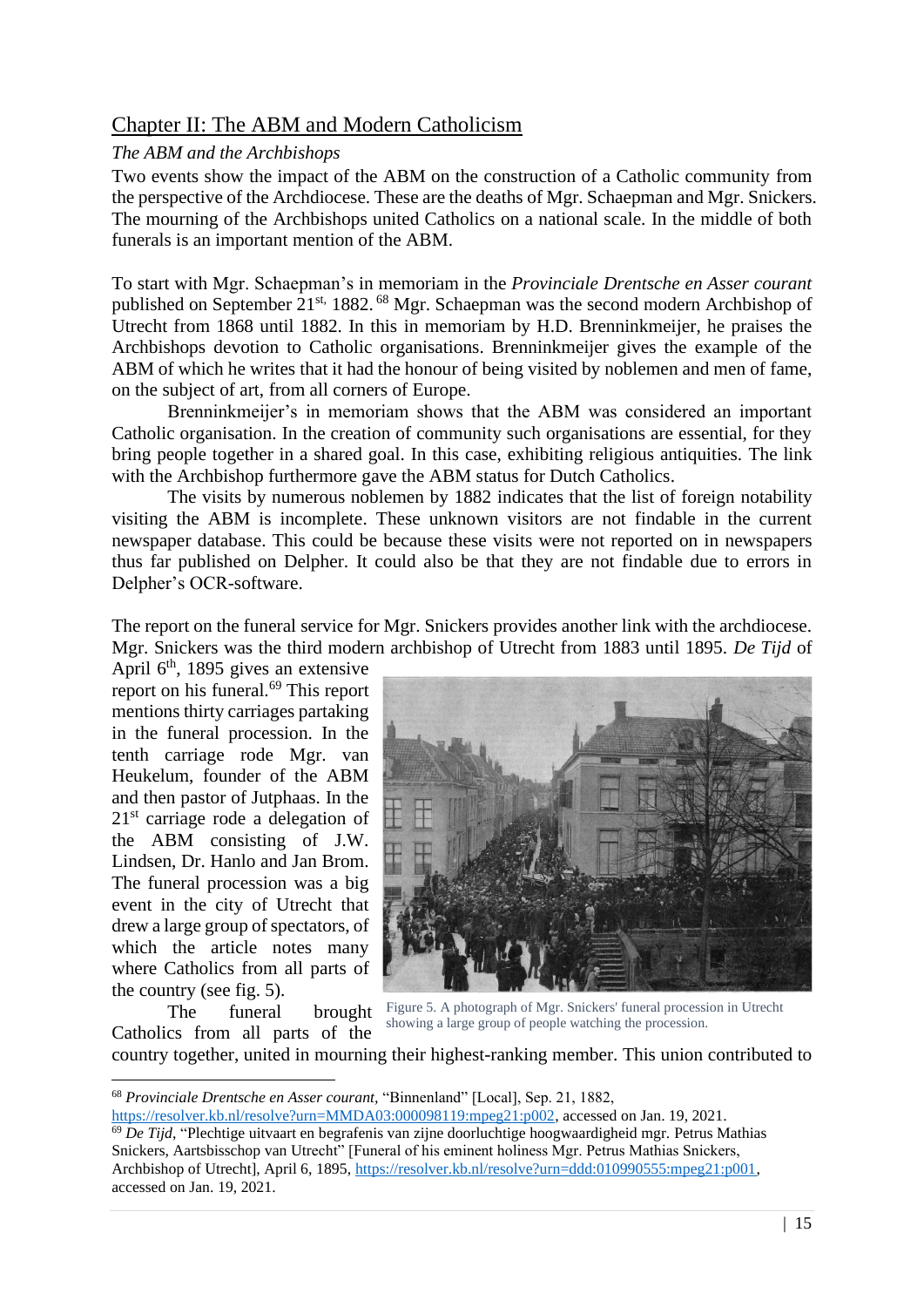imagining a national community of Catholics. In the middle of this event that brought together Dutch Catholics is an important mention of the ABM.

#### <span id="page-16-0"></span>*Pope Leo XIII's Golden Jubilee*

1888 marked the fiftieth-year pope Leo XIII was anointed as priest. His golden jubilee as a member of the clergy was to be celebrated in Utrecht. For this anniversary, a committee was formed to plan the celebrations. Several committee-meetings took place in the attic of the ABM. The first meeting was in November 1886 (exact date unknown) and was reported on in the *Rotterdamsch Nieuwsblad*. <sup>70</sup> In attendance were representatives of the different diocesan departments in the Netherlands and members of the main organizing committee. As a central location, the ABM proved to be a usable place where Catholic officials could meet. The ABM was in the absence of an archepiscopal palace a central meeting hub for the organization of this grand Catholic event.

In the year following the jubilee the ABM again functioned as a meeting place for the organizers of the jubilee. On November 27<sup>th</sup>, 1889 Mgr. Dr. Jansen, secretary of the jubilee's organizing committee, was gifted an album containing homages for his work. This event was reported on the following week in *Het Vaderland* on December 1st and in the *Tilburgsche*  Courant on November 28<sup>th</sup>.<sup>71</sup>

The articles show that about two hundred people attended the celebration in the ABM. The event was chaired by dr. P.J.H. (Pierre) Cuypers, the famous neo-Gothic architect who designed Amsterdam's Central Station and the *Rijksmuseum*. This second event underlines that the ABM served as a spot where notable Dutch Catholics came together.

The museum functioned as a meeting space where Catholics from all parts of the country could come together away from non-Catholics. By bringing together these Catholics, the meeting in the ABM invoked togetherness for both the attendees and the readers of the newspaper report. Besides its museal collection providing tangible heritage that was essential in creating a Catholic identity, the museum as a building enforced the imagination of a national Catholic community.

<sup>71</sup> *Het Vaderland*, "Laatste berichten" [Final Messages], Nov. 28, 1889,

[https://resolver.kb.nl/resolve?urn=MMKB23:001424130:mpeg21:p00005,](https://resolver.kb.nl/resolve?urn=MMKB23:001424130:mpeg21:p00005) accessed on Jan. 20, 2021.; *Tilburgsche Courant,* "Kerkelijke Berichten" [Church News], Dec. 1, 1889,

[https://resolver.kb.nl/resolve?urn=ddd:010188292:mpeg21:p002,](https://resolver.kb.nl/resolve?urn=ddd:010188292:mpeg21:p002) accessed on Jan. 20, 2021.;

*Tilburgsche Courant*, "Kerkelijke Berichten" [Church News], Nov. 24, 1889, [https://resolver.kb.nl/resolve?urn=ddd:010188290:mpeg21:p002,](https://resolver.kb.nl/resolve?urn=ddd:010188290:mpeg21:p002) accessed on Jan. 20, 2021.

<sup>70</sup> *Rotterdamsch Nieuwsblad,* "Binnenland" [Local], Nov. 20, 1886, [https://resolver.kb.nl/resolve?urn=ddd:011009031:mpeg21:p001,](https://resolver.kb.nl/resolve?urn=ddd:011009031:mpeg21:p001) accessed on Jan. 20, 2021.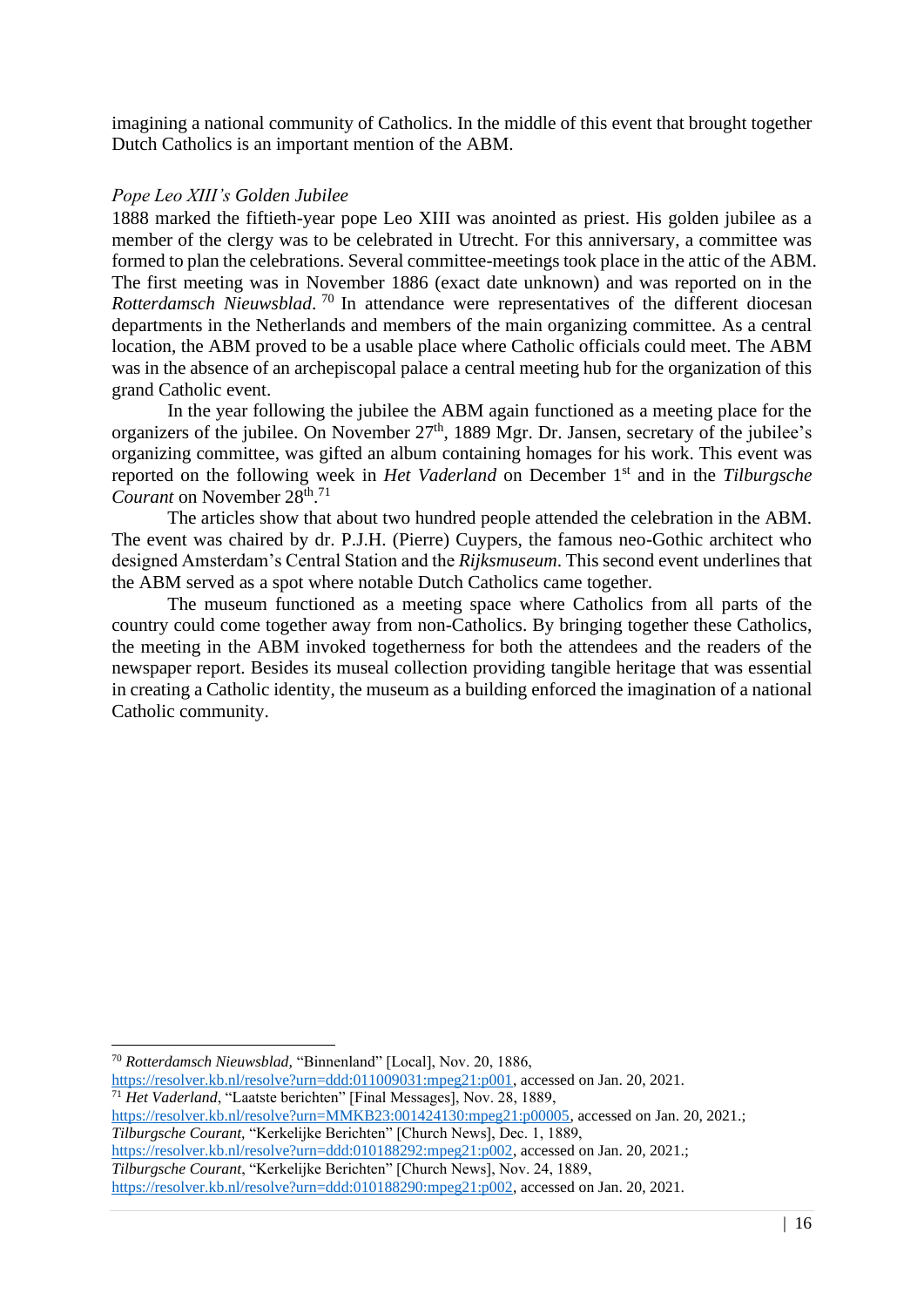# <span id="page-17-0"></span>Chapter III: The ABM as a Public Institute

## <span id="page-17-1"></span>*Relevance in Public Debate*

The ABM featured as a symbol in public debate. Two articles show this use of the ABM, implicitly showing the author's image of Catholicism and the ABM. The first is an essay by De Beaufort published in 1879. The second is a letter published in 1887 pleading against the design of the *Academiegebouw* in Utrecht. These sources show the impact of the ABM's collection of antiquities on the construction of a public Catholic image.

In 1879 W.H. de Beaufort, an independent liberal parliamentarian and editor of *De Gids*, published an essay in this liberal literary periodical. Beaufort pleads in his essay for a municipal museum of Utrecht's history. Beauforts wanted to combine *Kunstliefde*, an organisation with a small collection of artworks, with the ABM and perhaps some other cultural organisations.<sup>72</sup>

De Beaufort's plea for a municipal historical museum gives the Catholic historical narrative a place in the historical narrative of Utrecht. Which was, as discussed in relation to the selection of Utrecht as the archepiscopal seat, controversial. By melting together these institutes Catholic history would have become a part of Utrecht's general history. De Beaufort's image of Catholicism was one of a religion with medieval roots. His essay furthermore normalized Catholicism as part of the national historical narrative for its liberal readership.

A second time the ABM popped up in public debate is a letter send to Het Vaderland on December 8<sup>th</sup>, 1887.<sup>73</sup> The letter is signed Frank de Vrij, a pseudonym which gained fame when it was used by the radical patriot Pieter Vreede (1750-1837), indicating the author's liberal alignment. <sup>74</sup> In this letter a vocal argument against the design for Utrecht's new academy building is presented. The new design was in the neo-Gothic fashion, as is still visible when visiting the *Academiebouw* today (see fig. 6). In his letter, De Vrij argues that the city 29, Utrecht, made between 1915 and 1925. should not be covered in antiquities,



Figure 6 A picture of the neo-Gothic Academy building on the Domplein

for Utrecht had enough antiquities in its archepiscopal museum to have to deal with a Gothic university building.

His anti-neo-Gothic stance and his use of a radical liberal pseudonym show an antireligious stance. De Vrij's image of Catholicism is one of an antiquated religion. As for the contents of the ABM, they should remain in the museum and not be part of public life.

<sup>72</sup> Willem Hendrik Beaufort, "Bibliografisch Album" [Bibliographic Album, *De Gids* 43 (1879), 588-590. [https://www.dbnl.org/tekst/\\_gid001187901\\_01/\\_gid001187901\\_01\\_0079.php,](https://www.dbnl.org/tekst/_gid001187901_01/_gid001187901_01_0079.php) accessed Jan. 6, 2021.

<sup>73</sup> Frank de Vrij*,* "Het Nieuwe Universiteitsgebouw te Utrecht" [The New University Building in Utrecht], *Het Vaderland,* Dec. 8, 1887, [https://resolver.kb.nl/resolve?urn=MMKB23:001413139:mpeg21:p00005,](https://resolver.kb.nl/resolve?urn=MMKB23:001413139:mpeg21:p00005) accessed on Jan. 6, 2021.

<sup>74</sup> Johan Ramaer, "Vreede, Pieter," in *Nieuw Nederlandsch biografisch woordenboek. Deel 9* [New Dutch biographic dictionary. Part 9] (Leiden: A.W. Sijthoff, 1933), 1245-1255.

[https://www.dbnl.org/tekst/molh003nieu09\\_01/molh003nieu09\\_01\\_2042.php,](https://www.dbnl.org/tekst/molh003nieu09_01/molh003nieu09_01_2042.php) accessed on Jan. 6, 2021.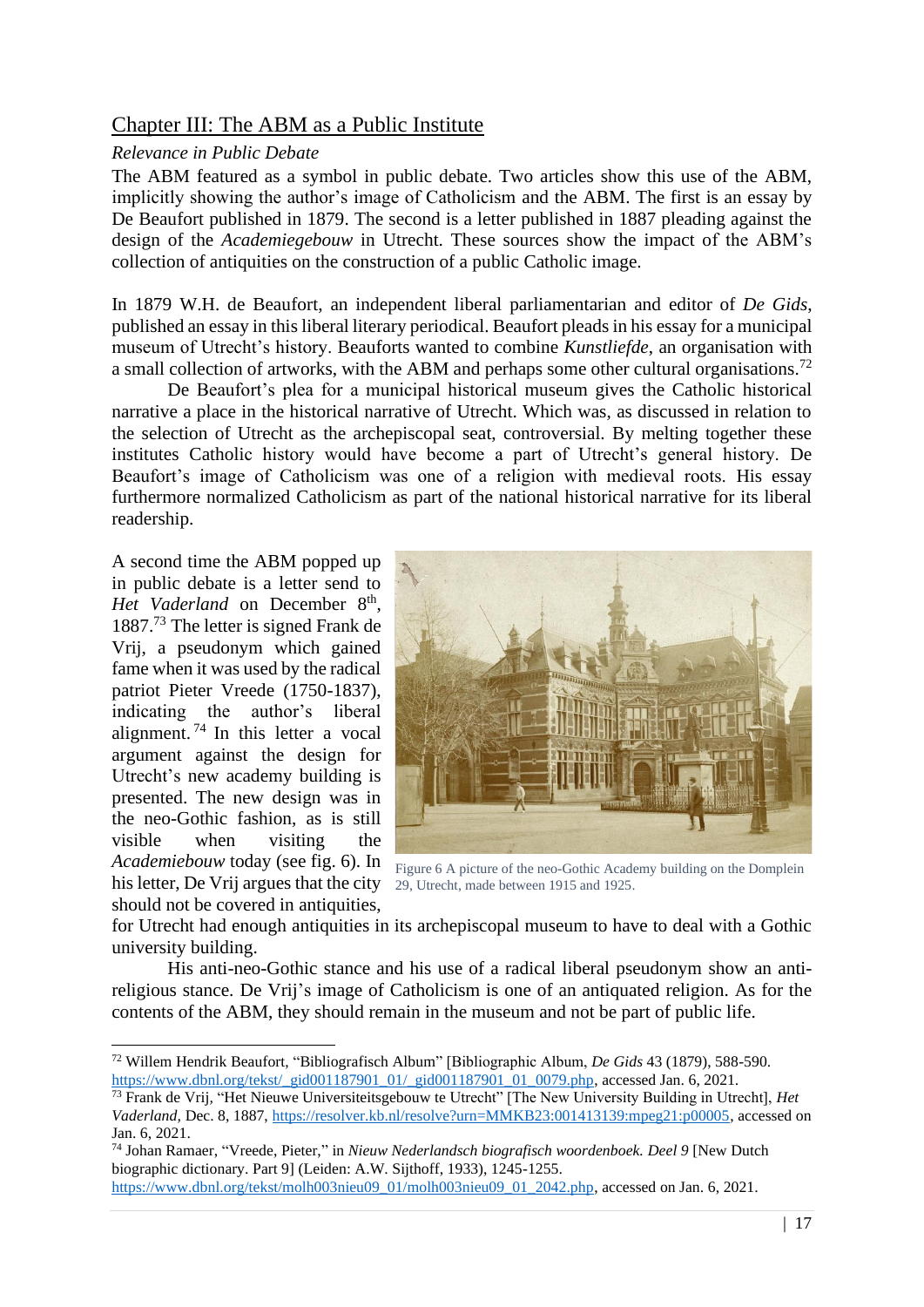These two publications show that the ABM was a known museum in Utrecht's liberal circles. They contrast each other on the place of religious antiquities in Dutch cultural life. Whilst De Beuafourt pleads for a municipal history museum incorporating Catholic history, De Vrij argues that the collection is of antiquated curiosities that should remain in the museum.

### <span id="page-18-0"></span>*An Intellectual Meeting Place*

In the period 1890-1904 multiple societies visited the ABM. These visits highlight how intellectuals encountered Catholic culture. They also show that the ABM had established itself as a Catholic institute and part of Utrecht's Catholic community.

In 1890, the general assembly of the Dutch Healthcare Society (*Nederlandse Maatschappij tot bevordering der Geneeskunst*) was in Utrecht from 6-8 July, as is reported on in *Dagblad van Zuidholland en 's Gravenhage*. <sup>75</sup> Attendants of the conference were motivated to visit the ABM and were given free entrance when they showed their conference diploma's. This society was a professional organisation for doctors of any religious or ideological affiliation.<sup>76</sup> The general assembly brought multiple confessional groups in contact and the ABM further stimulated cultural encounters with Catholicism.

On July 16<sup>th</sup>, 1894, the St. Bernulphus-guild celebrated its fifth lustrum in the ABM, as is reported on in *Algemeen Handelsblad*. <sup>77</sup> The St. Bernulphus-guild was an association of neo-Gothic artists put together by Mgr. van Heukelum. The day's festivities started with a sermon in the Cathedral of Saint Catherine in Utrecht after which attendants went to the ABM for lunch. The article shows an image of Catholicism as a curator of culture and art. Besides this influence on the image of Catholicism, the meeting of the St. Bernulphus-guild in the ABM further strengthend the constructed Catholic community.

February 14<sup>th</sup>, 1896, saw a visit by Utrecht's Roman Catholic student association *Veritas* to the ABM, as was reported in *De Tijd*. <sup>78</sup> The students spent multiple hours in the ABM through which they were guided by Mgr. van Heukelum. Veritas was founded in 1889 and was the first Catholic student association in Utrecht. They would return for a visit on April 27<sup>th</sup>, 1904, for the celebrations of their third lustrum, as *Delftsche Courant* reported.<sup>79</sup> These returning visits by the new Catholic student association show how the ABM was of importance for Utrecht's Catholic community.

The ABM was visited on September  $26<sup>th</sup>$ , 1900, by the Society for the Improvement of Architecture (*Maatschappij tot Bevordering der Bouwkunst*) during the festivities marking their 25th anniversary. During the festivities, attendees would visit the municipal museums of Utrecht as well as the city's park and two churches, as is announced in *Algemeen Handelsblad.<sup>80</sup>*

<sup>75</sup> *Dagblad van Zuidholland en s Gravenhage*, "Binnenland" [Local], June 10, 1890

[https://resolver.kb.nl/resolve?urn=MMKB19:000919070:mpeg21:p00002,](https://resolver.kb.nl/resolve?urn=MMKB19:000919070:mpeg21:p00002) accessed on Jan. 20, 2021.

<sup>76</sup> A.C.M. Kappelhof, "Koninklijke Nederlandse Maatschappij tot bevordering der Geneeskunst" [Royal Dutch Society for the improvement of Healthcare] *Onderzoeksgids Zorgverzekeraars 1870-1968* [Research Guide Healthcare 1870-1968][, http://resources.huygens.knaw.nl/zorgverzekeraars/Formats/ViewLong/-1188612362,](http://resources.huygens.knaw.nl/zorgverzekeraars/Formats/ViewLong/-1188612362) accessed Jan. 19th, 2021.

<sup>77</sup> *Algemeen Handelsblad,* "Binnenland" [Local], July 17, 1894, [https://resolver.kb.nl/resolve?urn=ddd:010147406:mpeg21:p001,](https://resolver.kb.nl/resolve?urn=ddd:010147406:mpeg21:p001) accessed on Jan. 20, 2021. <sup>78</sup> *De Tijd*, "Binnenland" [Local], Feb. 17, 1896,

[https://resolver.kb.nl/resolve?urn=ddd:010990862:mpeg21:p002,](https://resolver.kb.nl/resolve?urn=ddd:010990862:mpeg21:p002) accessed on Jan. 20, 2021. <sup>79</sup> *Delftsche Courant,* "Binnenland" [Local] April 28, 1904,

[https://resolver.kb.nl/resolve?urn=MMKB08:000120833:mpeg21:p003,](https://resolver.kb.nl/resolve?urn=MMKB08:000120833:mpeg21:p003) accessed on Jan. 20, 2021.

<sup>80</sup> *Algemeen Handelsblad*, "Binnenland" [Local] Sep. 24, 1900,

[https://resolver.kb.nl/resolve?urn=ddd:010164673:mpeg21:p002,](https://resolver.kb.nl/resolve?urn=ddd:010164673:mpeg21:p002) accessed on Jan. 20, 2021.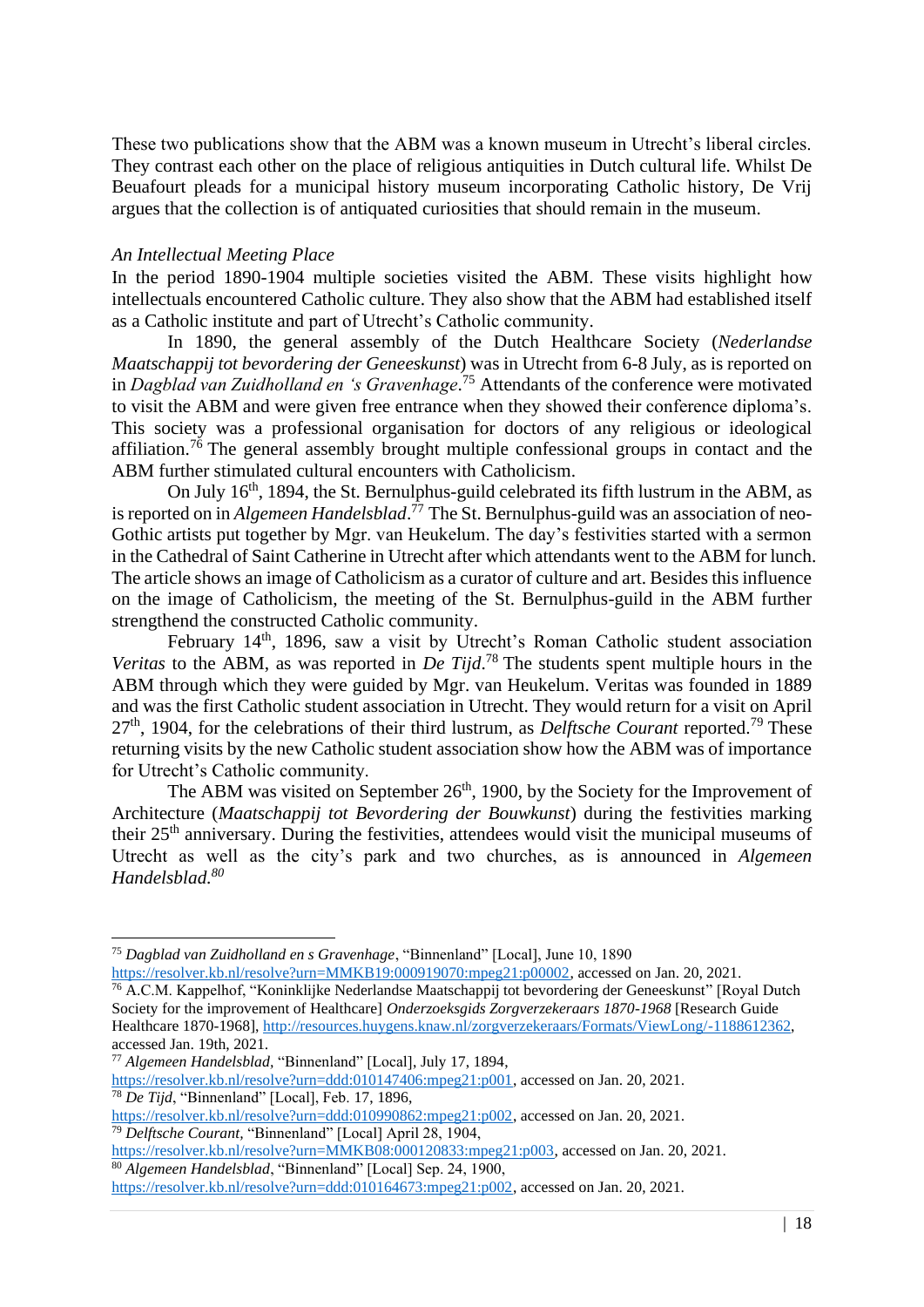The final visit discussed here was on April 14<sup>th</sup>, 1903, by the Historical Society (*Historisch Genootschap*). They organised their general assembly in one of the rooms in the ABM, as is reported in *De Nieuwe Courant*.<sup>81</sup> An account of this visit was published by Johanna Naber in the periodical *de Amsterdammer* in which she praises the museum's collection for storing beautiful Dutch antiquities. <sup>82</sup> Bringing historians in contact with Catholic antiquities in the ABM is of significance when linking back to Van Raedts statement that a historic link to the Middle Ages was an essential part of nineteenth-century Catholic identity.

Both the Society for the Improvement of Architecture and the Historical Society were professional associations of mixed faiths. <sup>83</sup> Rather than the Catholic nature of the ABM drawing them to the museum, instead the historic and aesthetic value of the exhibited objects were of interest for these associations.

<sup>81</sup> *De Nieuwe Courant*, "Wetenschappen" [Science] March 22, 1903,

[https://resolver.kb.nl/resolve?urn=MMKB15:000750139:mpeg21:p00002,](https://resolver.kb.nl/resolve?urn=MMKB15:000750139:mpeg21:p00002) accessed on Jan. 20, 2021.

<sup>&</sup>lt;sup>82</sup> Johanna Naber, "Een bezoek aan het Aartbisschoppelijk Museum te Utrecht" [A visit to the Archepiscopal Museum in Utrecht], *de Amsterdammer,* May 3, 1903. [http://historisch.groene.nl/nummer/1903-05-](http://historisch.groene.nl/nummer/1903-05-03/pagina/3#3/-40.58/1.23) [03/pagina/3#3/-40.58/1.23,](http://historisch.groene.nl/nummer/1903-05-03/pagina/3#3/-40.58/1.23) accessed on Jan. 21, 2021.

<sup>83</sup> Jeroen Schilt and Jouke van der Werf, *Genootschap Architecture et Amicitia* [Society Architecture et Amicitia] (Rotterdam: Uitgeverij 010, 1992), 23.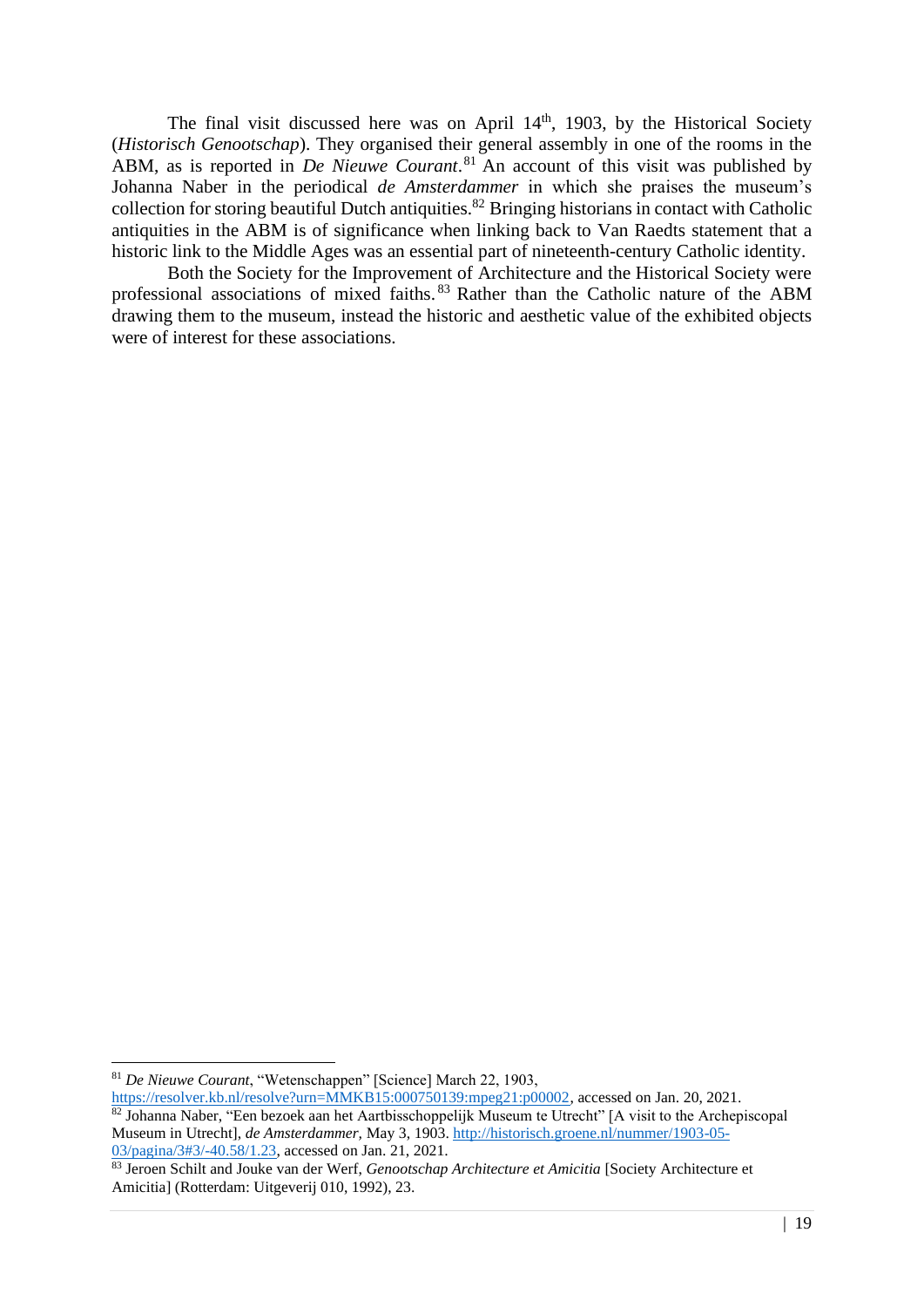## <span id="page-20-0"></span>Conclusion

Catholics were a suppressed cultural and religious group at the start of the nineteenth century. Whilst Catholics had limited access to public life due to their banned traditions, such as the *angeluskleppen* and processions, a common identity was constructed. Their constructed identity stressed their medieval religious presence in the Netherlands, dating back further than Protestants could achieve. Meanwhile, the public image of Catholicism consisted of superstitiousness and antiquatedness.

In the late nineteenth century the ABM opened as a Catholic cultural institute in the middle of Calvinist Utrecht. Whilst it started with low visitor numbers and a silent opening, it immediately drew national attention in newspapers. The visit by Queen Sophie and foreign notability drew more attention to the museum. Starting in the 1880s, the ABM became a meeting place for Catholics and professional societies.

The period between 1880 and 1900 is when the ABM was mentioned most in newspapers. In this period, the ABM had the highest number of visitors as the visits by foreign dignitaries, and societies shows. By 1914 the museum had lost its relevance to cultural life and became an obscurity in the city.

From the start, the ABM was mentioned in a religiously and ideologically diverse set of newspapers. Its opening was announced throughout the country in multiple newspapers. The ABM continued to attract interest from a religiously diverse group.

The 1872 report in *De Maasbode* shows that Protestant visitors enjoyed the museum and gifted antiquities. The 1876 letter by F.C.C. Steinmetz in *Algemeen Handelsblad* also shows the interest of non-Catholics in the museum. Queen Sophie's visit in 1875 introduced the ABM to Dutch monarchists.

The mentions of the ABM by De Beaufort and De Vrij show that liberal circles were interested in and visited the ABM. Mention of the ABM in anti-papist papers did not show up during this research, it is therefore unknown whether they were interested in the museum or not. The visits by professional societies starting in the 1890 show how intellectuals took interest in the ABM and its collection. These societies brought people of different religious and ideologic affiliations together.

Catholic interest in the ABM is also clear. The use of the ABM in organizing Pope Leo XIII's golden jubilee and the mention of the ABM in the events following the deaths of Mgr. Schaepman and Mgr. Snickers show the interest of ecclesiastical officials in the ABM. The visit by *Veritas* and the St. Bernulphus-guild shows the ABM was of interest for Catholic intellectuals.

Due to the analysis of newspaper publication, no insight is gained on the interest of the working class in the ABM. The newspaper articles provide information on the interest of the cultured authors. Through these publications only the indirect assumption can be made that regular people read the articles and therefore knew of the ABM.

The ABM served as a meeting place for Dutch Catholics. The presence of an ABM delegation in the funeral procession of Mgr. Snickers and the visit during Veritas's lustrum are important events in the creation of a Catholic community. The ABM is present when Catholics were brought together. The organization of the festivities for Pope Leo XIII also brought Catholics from throughout the country together. The jubilee of the St. Bernulphus-guild also brought catholic together.

The ABM created a connection between Dutch Catholics in its presentation of Catholic artefacts. The exhibition of Catholic antiquities created a shared, tangible heritage. This is clearly expressed in the 1872 report in *De Maasbode*.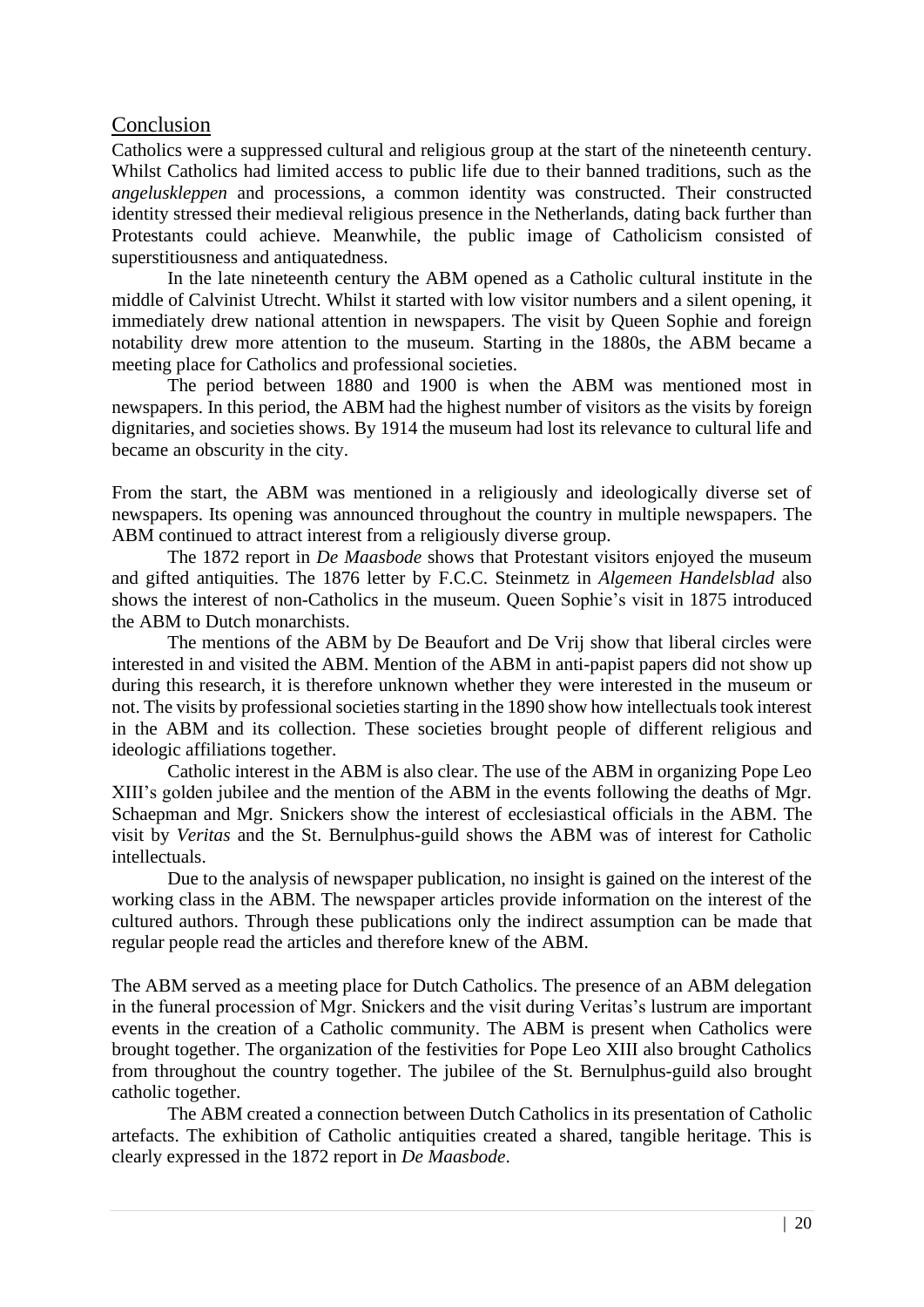Whilst Van Schaik states that Protestant visitors were bewildered by ABM's collection, the discussed articles show that most non-Catholic visitors praised the collection. The 1872 report in *De Maasbode* mentions how Protestants contributed to the collection. After her visit in 1875, Queen Sophie praised the museum's collection. The same praise is given by Steinmetz in 1876.

Most vocal on his view of the ABM is Frank de Vrij in 1887. His modernist stance has little place for the museum and its antique collection. De Vrij sees no place for these antiquities in Utrecht's public life. De Beaufort, however, had a positive image of the museum when he pled for a municipal museum of Utrecht's history in 1879.

This incorporation of Catholicism in the national historiography is the recurring impact of the ABM on non-Catholic visitors. In the report on her visit, Johanna Naber names the antiquities as part of Dutch heritage. These reports normalize Catholicism by integrating it in the historiography of the Netherlands. This historic incorporation made Catholicism a legitimized part of the Dutch nation-state.

Further research on the ABM and its link to the construction of Catholic identity and image in the nineteenth century could go in different directions. I would argue the most interesting pursuit would be to research whether the archdiocese was aware of the role the ABM could play in the emancipation of Catholicism. Research on this subject can be undertaken by studying proceedings of meetings of ABM's employees with officials of the archdiocese, stored in the ABM's archive located in Utrecht's municipal archive. <sup>84</sup> Meetings within the archdiocese would also be of interest, as well as correspondence between the archdiocese and the ABM. These documents are stored in the archive of the archdiocese, also in Utrecht's municipal archive.<sup>85</sup>

The ABM impacted the construction of Dutch Catholic image and identity in the late nineteenth century. In a period where Catholicism had limited access to the public sphere, the ABM was an agent that influenced public opinion. Its impact on image happened by functioning as a cultural contact zone, bringing non-Catholics in contact with Catholic culture. It effected the construction of Catholic identity by contributing to the imaging of a Catholic community.

The ABM's influence on the construction of image did not battle existing notions of superstitiousness and antiquatedness, the latter was even reinforced by its collection. The ABM however normalized Catholicism for its non-Catholic visitors who praised the exhibited objects. This paradoxical effect strengthened pillarization. Whilst the Catholic pillar was normalized, stereotypes were not debunked in the ABM. This case study strengthens Clifford's notion on the importance of how communities are represented. Whilst Pratt focussed on the importance of any type of representation, the ABM shows that representation itself is not a means to battle prevailing negative stereotypes.

The antiquities in the museum formed historic incorporation of Catholicism. Next to abstract historiographic narratives, the ABM's objects provided a tangible link with the distant, Catholic past. The ABM integrated Catholic history in Dutch historical narratives, giving Catholicism a spot in Dutch society. This historic incorporation however places Catholicism as a legitimized pillar next to Dutch Protestant, and ideological pillars.

As a cultural institute, the ABM contributed to the representation of a Dutch Catholic community. In a physical way, the ABM served as a meeting place that brought Catholics from all parts of the country together. It was furthermore a Catholic institute in the symbolic city of Utrecht, before the Archbishop would reside in the city. In an emotional sense the ABM

<sup>84</sup> *Het Utrechts Archief,* "Aartsbisschoppelijk Museum te Utrecht" [Archepiscopal Museum in Utrecht], <https://hetutrechtsarchief.nl/collectie/6969A189872FCDFDE0534701000ADF6B> accessed on Jan. 21, 2021. <sup>85</sup> Het Utrechts Archief, "Aartbisdom Utrecht" [Archidiocese Utrecht],

<https://hetutrechtsarchief.nl/collectie/609C5B9E7C8D4642E0534701000A17FD> accessed on Jan. 21, 2021.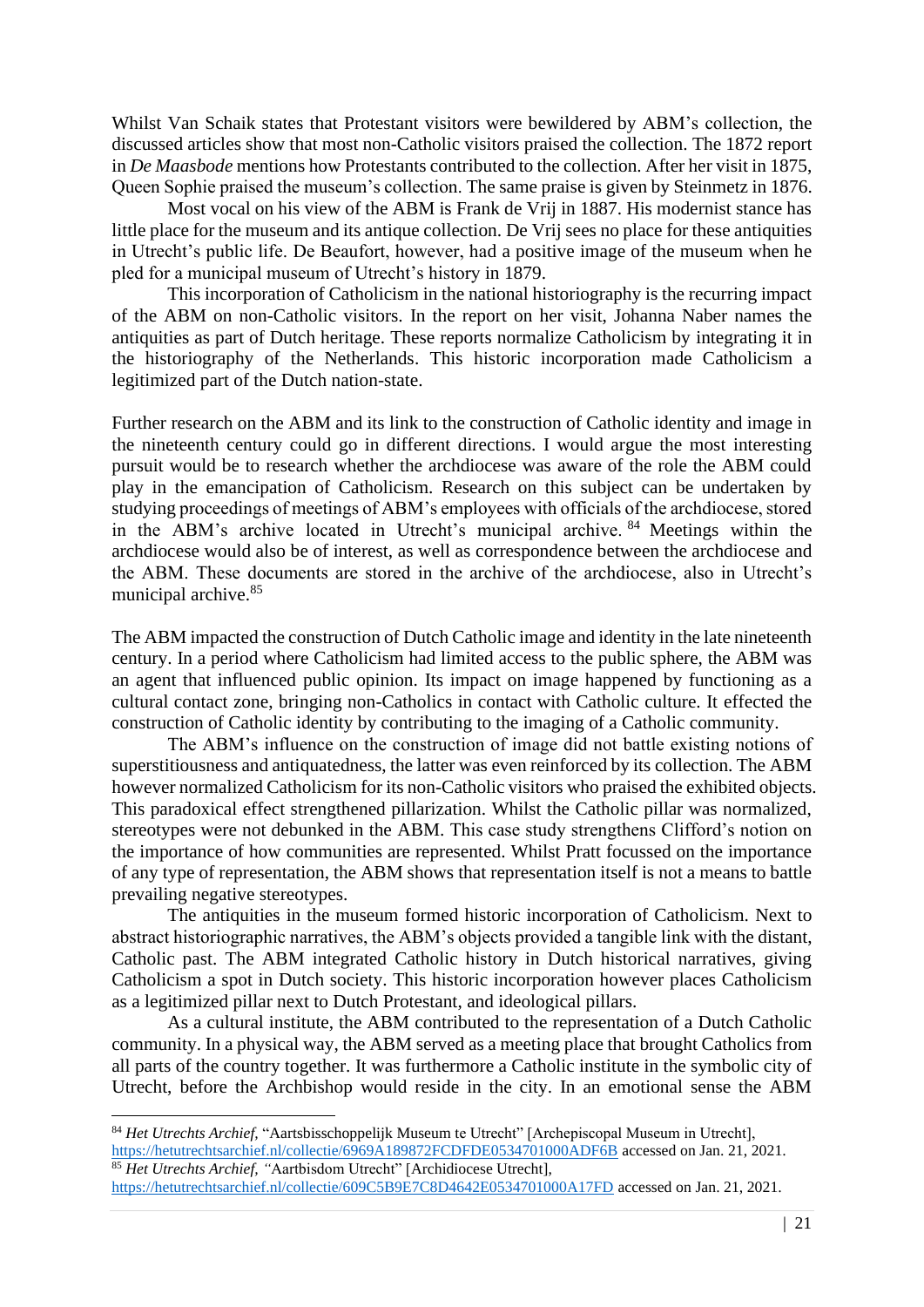provided tangible heritage for Catholic visitors. This tangible heritage created a shared historic narrative, bringing Catholics together.

The ABM contributed to the construction of a national Catholic identity and legitimized the position of Catholicism in Dutch Society and historiography. The museum did however not battle existing stereotypes in the public image of Catholicism. Catholicism was considered by both in- and outsiders as a unique community in Dutch society, legitimized by its historic presence. The same historic presence however prevented cultural emancipation, being restricted to a community that was perceived as a medieval stereotype.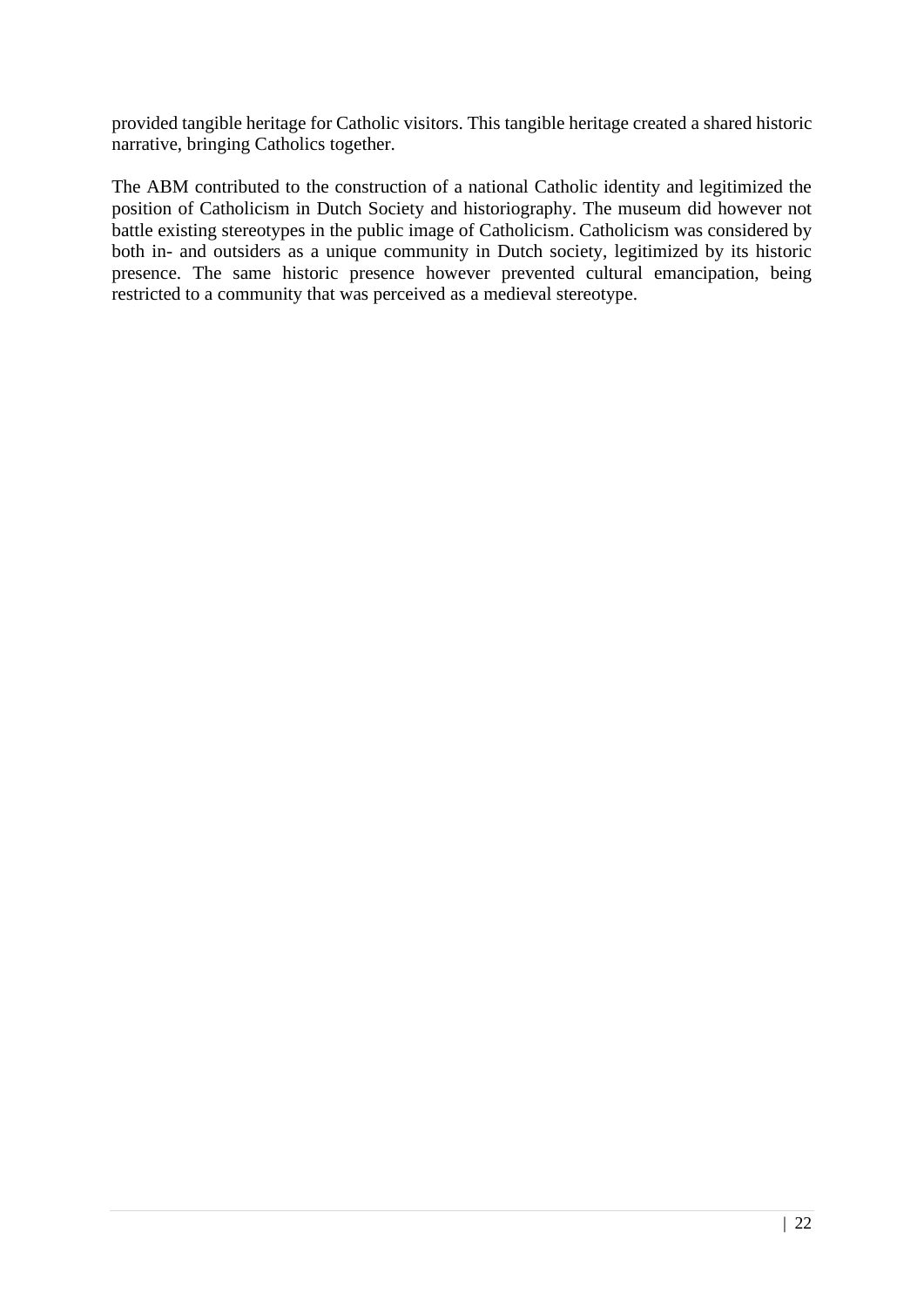# <span id="page-23-0"></span>Bibliography

<span id="page-23-1"></span>*Primary Sources Algemeen Handelsblad*, "Binnenland" [Local]. Sep. 24, 1900. [https://resolver.kb.nl/resolve?urn=ddd:010164673:mpeg21:p002,](https://resolver.kb.nl/resolve?urn=ddd:010164673:mpeg21:p002) accessed on Jan. 21, 2021.

*Algemeen Handelsblad*, "Vervolg der nieuwstijdingen" [Continuation of the News]. Nov. 27th, 1880. [https://resolver.kb.nl/resolve?urn=ddd:010104572:mpeg21:p007,](https://resolver.kb.nl/resolve?urn=ddd:010104572:mpeg21:p007) accessed on Jan. 4, 2021.

*Algemeen Handelsblad.* "Binnenland" [Local]. July 17, 1894. [https://resolver.kb.nl/resolve?urn=ddd:010147406:mpeg21:p001,](https://resolver.kb.nl/resolve?urn=ddd:010147406:mpeg21:p001) accessed on Jan. 20, 2021.

*Algemeen volksblad voor Nederland*, "Binnenland: Utrecht" [Local: Utrecht] June 6, 1872. [https://resolver.kb.nl/resolve?urn=MMKB19:000089044:mpeg21:p00002,](https://resolver.kb.nl/resolve?urn=MMKB19:000089044:mpeg21:p00002) accessed on Nov. 30, 2020.

Beaufort, Willem Hendrik. "Bibliografisch Album" [Bibliographic Album. *De Gids* 43 (1879), 567- 596. [https://www.dbnl.org/tekst/\\_gid001187901\\_01/\\_gid001187901\\_01\\_0079.php,](https://www.dbnl.org/tekst/_gid001187901_01/_gid001187901_01_0079.php) accessed Jan. 6, 2021.

Bern, A. and J. de Meulder. 'Het Aartsbisschoppelijke Museum te Utrecht' [The Archepiscopal Museum in Utrecht]. *De Katholieke Illustratie.* Feb. 28th, 1914. [http://resolver.kb.nl/resolve?urn=MMKDC09:017315021:00001,](http://resolver.kb.nl/resolve?urn=MMKDC09:017315021:00001) accessed on Nov. 26<sup>th</sup>, 2020.

*Dagblad van Zuidholland en 's Gravenhage*, "resdentie-nieuws" [Residential News], Sep. 13, 1875, [https://resolver.kb.nl/resolve?urn=MMKB19:000884064:mpeg21:p00005,](https://resolver.kb.nl/resolve?urn=MMKB19:000884064:mpeg21:p00005) accessed on Dec. 10, 2020.

*Dagblad van Zuidholland en s Gravenhage*, "Binnenland" [Local], June 10, 1890 [https://resolver.kb.nl/resolve?urn=MMKB19:000919070:mpeg21:p00002,](https://resolver.kb.nl/resolve?urn=MMKB19:000919070:mpeg21:p00002) accessed on Jan. 20, 2021.

*De Maasbode*, 'Binnenland: Utrecht,' [Local, Utrecht] June 20, 1872, [https://resolver.kb.nl/resolve?urn=MMKB04:000165302:mpeg21:p002,](https://resolver.kb.nl/resolve?urn=MMKB04:000165302:mpeg21:p002) accessed on Nov. 30, 2020.

*De Maasbode*, 'binnenland' [Local], Sep. 14, 1875, [https://resolver.kb.nl/resolve?urn=MMKB04:000166581:mpeg21:p003,](https://resolver.kb.nl/resolve?urn=MMKB04:000166581:mpeg21:p003) accessed on Dec. 10, 2020.

*De Maasbode,* "Advertenties: Utrecht" [Advertisement: Utrecht], June 2, 1872, [https://resolver.kb.nl/resolve?urn=MMKB04:000165279:mpeg21:p004,](https://resolver.kb.nl/resolve?urn=MMKB04:000165279:mpeg21:p004) accessed on Nov. 30, 2020.

*De Maasbode,* "Advertenties: Utrecht" [Advertisement: Utrecht], June 4, 1872, [https://resolver.kb.nl/resolve?urn=MMKB04:000165280:mpeg21:p004,](https://resolver.kb.nl/resolve?urn=MMKB04:000165280:mpeg21:p004) accessed on Nov. 30, 2020.

De Maasbode, "Advertenties: Utrecht" [Advertisement: Utrecht], June 6, 1872, [https://resolver.kb.nl/resolve?urn=MMKB04:000165282:mpeg21:p004,](https://resolver.kb.nl/resolve?urn=MMKB04:000165282:mpeg21:p004) accessed on Nov. 30, 2020.

*De Maasbode*, "Advertenties: Utrecht" [Advertisement: Utrecht], May 30, 1872, [https://resolver.kb.nl/resolve?urn=MMKB04:000165278:mpeg21:p002,](https://resolver.kb.nl/resolve?urn=MMKB04:000165278:mpeg21:p002) accessed on Nov. 30, 2020.

*De Nieuwe Courant,* "Laatste berichten" [Closing messages], July 5, 1901 [https://resolver.kb.nl/resolve?urn=MMKB15:000751009:mpeg21:p00002,](https://resolver.kb.nl/resolve?urn=MMKB15:000751009:mpeg21:p00002) accessed on Jan. 5, 2021.

*De Nieuwe Courant*, "Wetenschappen" [Science] March 22, 1903, [https://resolver.kb.nl/resolve?urn=MMKB15:000750139:mpeg21:p00002,](https://resolver.kb.nl/resolve?urn=MMKB15:000750139:mpeg21:p00002) accessed on Jan. 20, 2021.

*De Standaard*, "Advertentie: Utrecht" [Advertisement Utrecht], May 28, 1872, [https://resolver.kb.nl/resolve?urn=ddd:011065265:mpeg21:p002,](https://resolver.kb.nl/resolve?urn=ddd:011065265:mpeg21:p002) accessed on Nov. 30, 2020.

*De Tijd*, "Aartsbisschoppelijk Muzeum" (sic.) [Archepiscopal Museum] Sep. 15, 1873 [https://resolver.kb.nl/resolve?urn=ddd:010263462:mpeg21:p005,](https://resolver.kb.nl/resolve?urn=ddd:010263462:mpeg21:p005) accessed on Dec. 8, 2020.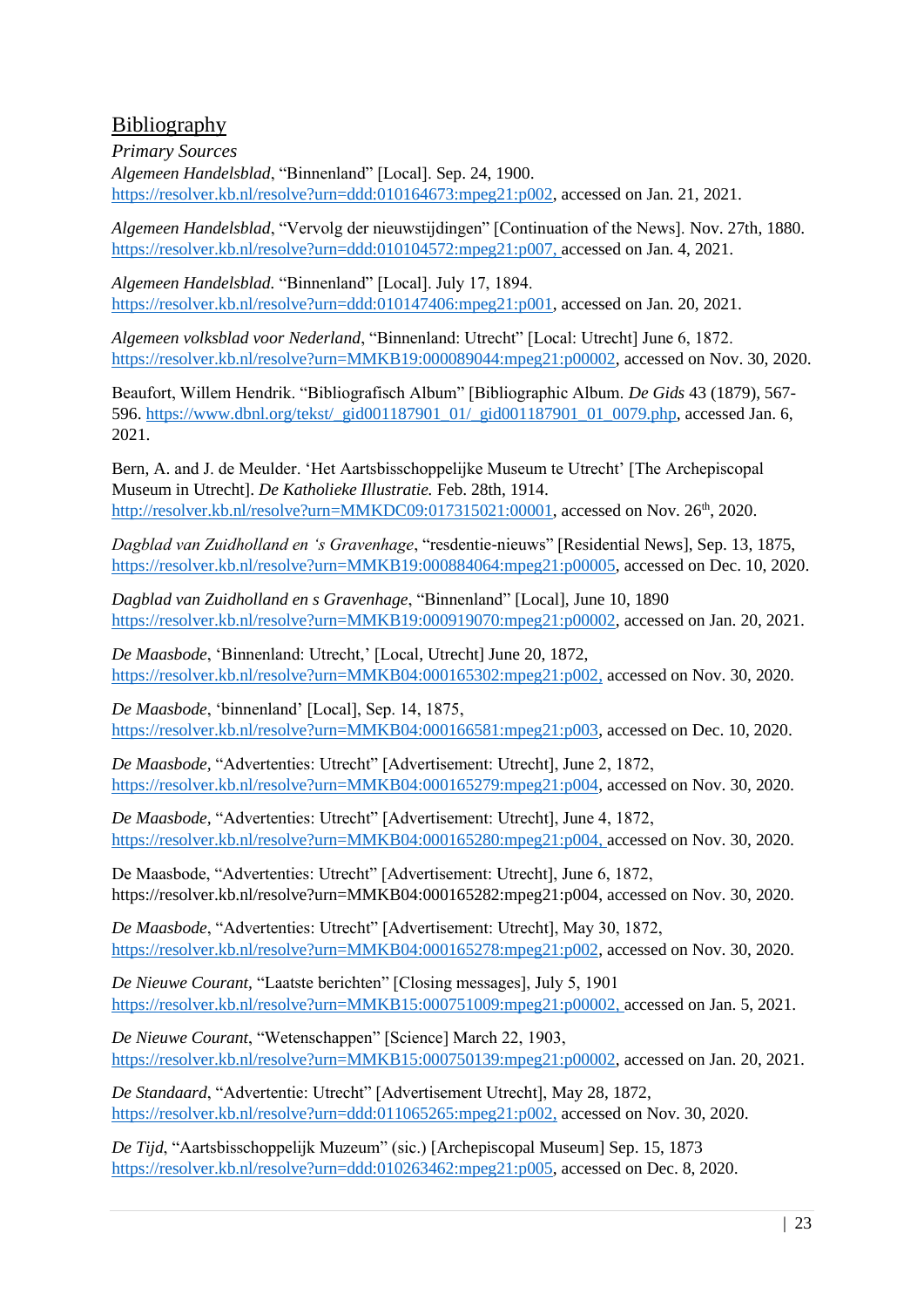*De Tijd*, "Advertentie: Utrecht" [Advertisement Utrecht], May 28, 1872, [https://resolver.kb.nl/resolve?urn=ddd:010264570:mpeg21:p002,](https://resolver.kb.nl/resolve?urn=ddd:010264570:mpeg21:p002) accessed on Nov. 30, 2020.

*De Tijd*, "Binnenland" [Local], Feb. 17, 1896, [https://resolver.kb.nl/resolve?urn=ddd:010990862:mpeg21:p002,](https://resolver.kb.nl/resolve?urn=ddd:010990862:mpeg21:p002) accessed on Jan. 20, 2021.

*De Tijd*, "Plechtige uitvaart en begrafenis van zijne doorluchtige hoogwaardigheid mgr. Petrus Mathias Snickers, Aartsbisschop van Utrecht" [Funeral of his eminent holiness Mgr. Petrus Mathias Snickers, Archbishop of Utrecht], April 6, 1895,

[https://resolver.kb.nl/resolve?urn=ddd:010990555:mpeg21:p001,](https://resolver.kb.nl/resolve?urn=ddd:010990555:mpeg21:p001) accessed on Jan. 19, 2021.

*Delftsche Courant,* "Binnenland" [Local] April 28, 1904, [https://resolver.kb.nl/resolve?urn=MMKB08:000120833:mpeg21:p003,](https://resolver.kb.nl/resolve?urn=MMKB08:000120833:mpeg21:p003) accessed on Jan. 20, 2021.

*Dragtster Courant*, "Binnenland" [Local]. July 26, 1877, 2. [https://resolver.kb.nl/resolve?urn=MMTRES03:000805030:mpeg21:p00002,](https://resolver.kb.nl/resolve?urn=MMTRES03:000805030:mpeg21:p00002) accessed on Jan. 4, 2021.

*Het nieuws van de dag: kleine courant*, "Stadsnieuws" [Municipal news], July 17, 1883, [https://resolver.kb.nl/resolve?urn=ddd:010065041:mpeg21:p007,](https://resolver.kb.nl/resolve?urn=ddd:010065041:mpeg21:p007) accessed on Jan. 4, 2021.

*Het Vaderland,* "Korte Berichten uit het Binnenland: Utrecht" [Short Local Messages: Utrecht], May 29, 1872, [https://resolver.kb.nl/resolve?urn=MMKB23:001391127:mpeg21:p00002,](https://resolver.kb.nl/resolve?urn=MMKB23:001391127:mpeg21:p00002) accessed on Nov. 30, 2020.

*Het Vaderland*, "Laatste berichten" [Final Messages], Nov. 28, 1889, [https://resolver.kb.nl/resolve?urn=MMKB23:001424130:mpeg21:p00005,](https://resolver.kb.nl/resolve?urn=MMKB23:001424130:mpeg21:p00005) accessed on Jan. 20, 2021.

*Limburger Koerier,* "Gemengd nieuws" [Mixed News], May 3, 1895, [https://resolver.kb.nl/resolve?urn=MMKB23:002049144:mpeg21:p00001,](https://resolver.kb.nl/resolve?urn=MMKB23:002049144:mpeg21:p00001) accessed on Jan. 4, 2021.

Naber, Johanna. "Een bezoek aan het Aartbisschoppelijk Museum te Utrecht" [A visit to the Archepiscopal Museum in Utrecht], *de Amsterdammer,* May 3, 1903. [http://historisch.groene.nl/nummer/1903-05-03/pagina/3#3/-40.58/1.23,](http://historisch.groene.nl/nummer/1903-05-03/pagina/3#3/-40.58/1.23) accessed on Jan. 21, 2021.

*Nieuwe Tilburgsche Courant*, "Binnenland" [Local], July 22, 1897, [https://resolver.kb.nl/resolve?urn=ddd:010993743:mpeg21:p002,](https://resolver.kb.nl/resolve?urn=ddd:010993743:mpeg21:p002) accessed on Jan. 4, 2021.

*Provinciale Drentsche en Asser courant,* "Binnenland" [Local], Sep. 21, 1882, [https://resolver.kb.nl/resolve?urn=MMDA03:000098119:mpeg21:p002,](https://resolver.kb.nl/resolve?urn=MMDA03:000098119:mpeg21:p002) accessed on Jan. 19, 2021.

*Provinciale Overijsselesche en Zwolsche courant*, "Binnenland: Utrecht" [Local: Utrecht], May 28, 1872, [https://resolver.kb.nl/resolve?urn=MMHCO01:000066055:mpeg21:p002,](https://resolver.kb.nl/resolve?urn=MMHCO01:000066055:mpeg21:p002) accessed on Nov. 30, 2020.

*Rotterdamsch Nieuwsblad,* "Binnenland" [Local], Nov. 20, 1886, [https://resolver.kb.nl/resolve?urn=ddd:011009031:mpeg21:p001,](https://resolver.kb.nl/resolve?urn=ddd:011009031:mpeg21:p001) accessed on Jan. 20, 2021.

Steinmetz, F.C.C. "Het Aartsbischoppelijk Museum te Utrecht" [The Archepiscopal Museum in Utrecht]. *Algemeen Handelsblad*, Feb, 22, 1876. [https://resolver.kb.nl/resolve?urn=ddd:010099925:mpeg21:p006,](https://resolver.kb.nl/resolve?urn=ddd:010099925:mpeg21:p006) accessed on Dec. 20, 2020.

*Tilburgsche Courant,* "Kerkelijke Berichten" [Church News], Dec. 1, 1889, [https://resolver.kb.nl/resolve?urn=ddd:010188292:mpeg21:p002,](https://resolver.kb.nl/resolve?urn=ddd:010188292:mpeg21:p002) accessed on Jan. 20, 2021.

*Tilburgsche Courant*, "Kerkelijke Berichten" [Church News], Nov. 24, 1889, [https://resolver.kb.nl/resolve?urn=ddd:010188290:mpeg21:p002,](https://resolver.kb.nl/resolve?urn=ddd:010188290:mpeg21:p002) accessed on Jan. 20, 2021.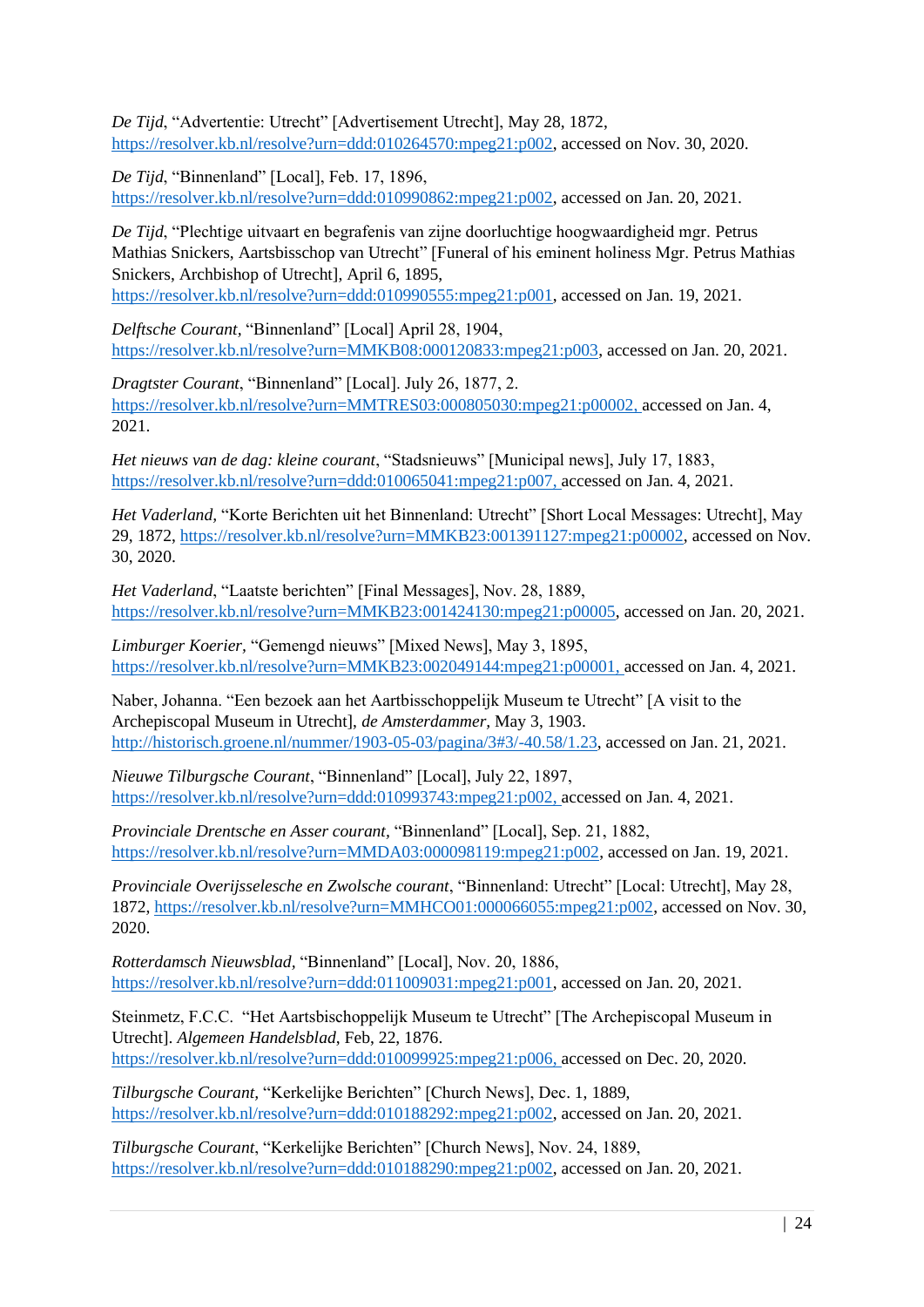Vrij*,* Frank de. "Het Nieuwe Universiteitsgebouw te Utrecht" [The New University Building in Utrecht], *Het Vaderland,* Dec. 8, 1887, [https://resolver.kb.nl/resolve?urn=MMKB23:001413139:mpeg21:p00005,](https://resolver.kb.nl/resolve?urn=MMKB23:001413139:mpeg21:p00005) accessed on Jan. 6, 2021.

## <span id="page-25-0"></span>*Secondary Literature*

Anderson, Benedict. *Imagined Communities: Reflections on the Origin and Spread of Nationalism*. London: Verso, 2006.

Barrett, Jennifer. *Museum and the Public Sphere*. Hoboken, New Jersey: Wiley-Blackwell, 2012.

Bosmans, J. "Het onbehaaglijk vaderland. De katholieke staatkunde en de Staat der nederlanden in de negentiende en twintigste eeuw" [The uncofortable fatherland. The Catholic statecraft and the state of the Netherlands in the nineteenth and twentieth century]. *BMGN*, 58 (1993), 417-430.

*Catholic Hierarchy*, "Nunciature to Netherlands,[" http://www.catholic](http://www.catholic-hierarchy.org/diocese/dxxnl.html)[hierarchy.org/diocese/dxxnl.html,](http://www.catholic-hierarchy.org/diocese/dxxnl.html) accessed on Jan. 4, 2021.

Clemens, Theo, 'Een kerk zonder bisschoppelijk bestuur' [A church without episcopal hierarchy]. In *Staf en Storm: Het herstel van de bisschoppelijke hiërarchie in Nederland in 1853: actie en reactie* [Crozier and Storm: The re-establishment of the episcopal hierarchy in the Netherlands in 1853: action and reaction]. Edited by Jurjen Vis and Wim Janse. Hilversum: Uitgeverij Verloren, 2002. 17- 36.

Clifford, James. 'Museums as Contact Zones,' in *Routes: Travel and Translation in the Late Twentieth Centruy.* Edited by James Clifford. Cambridge, Massachusetts: Harvard University Press, 1999, 187-201.

DBNL. 'Frans Friederich Christiaan Steinmetz.' [https://www.dbnl.org/auteurs/auteur.php?id=stei015,](https://www.dbnl.org/auteurs/auteur.php?id=stei015) accessed Jan. 19, 2021.

Dieteren, Fia. "Sophie van Württemberg." *Digitaal Vrouwenlexicon van Nederland* [Digital Women's Lexicon of the Netherlands], last modified January 13th 2014, <http://resources.huygens.knaw.nl/vrouwenlexicon/lemmata/data/SophievanWurtemberg>

Frederiks, J.G., and F. Jos. van den Branden, *Biographisch woordenboek der Noord- en Zuidnederlandsche letterkunde* [Biographic dictionary of the literature of the Northern and Southern Netherlands] (Amsterdam: L.J. Veen, 1888-1891),

[https://www.dbnl.org/tekst/bran038biog01\\_01/bran038biog01\\_01\\_3912.php,](https://www.dbnl.org/tekst/bran038biog01_01/bran038biog01_01_3912.php) accessed on Jan. 20, 2021.

Habermas, Jürgen, Sara Lennox, and Frank Lennox. 'The Public Sphere: An Encyclopedia Article (1964).' *New German Critique.* 3 (1974). 49-55.

Habermas, Jürgen. *The Structural Transformation of the Public Sphere: An Inquiry into a Category of Bourgeois Society.* Cambridge: Polity Press, 1989.

*Het Utrechts Archief,* "Aartsbisschoppelijk Museum te Utrecht" [Archepiscopal Museum in Utrecht]. <https://hetutrechtsarchief.nl/collectie/6969A189872FCDFDE0534701000ADF6B> accessed on Jan. 21, 2021.

*Het Utrechts Archief. "*Aartbisdom Utrecht" [Archidiocese Utrecht]. <https://hetutrechtsarchief.nl/collectie/609C5B9E7C8D4642E0534701000A17FD> accessed on Jan. 21, 2021.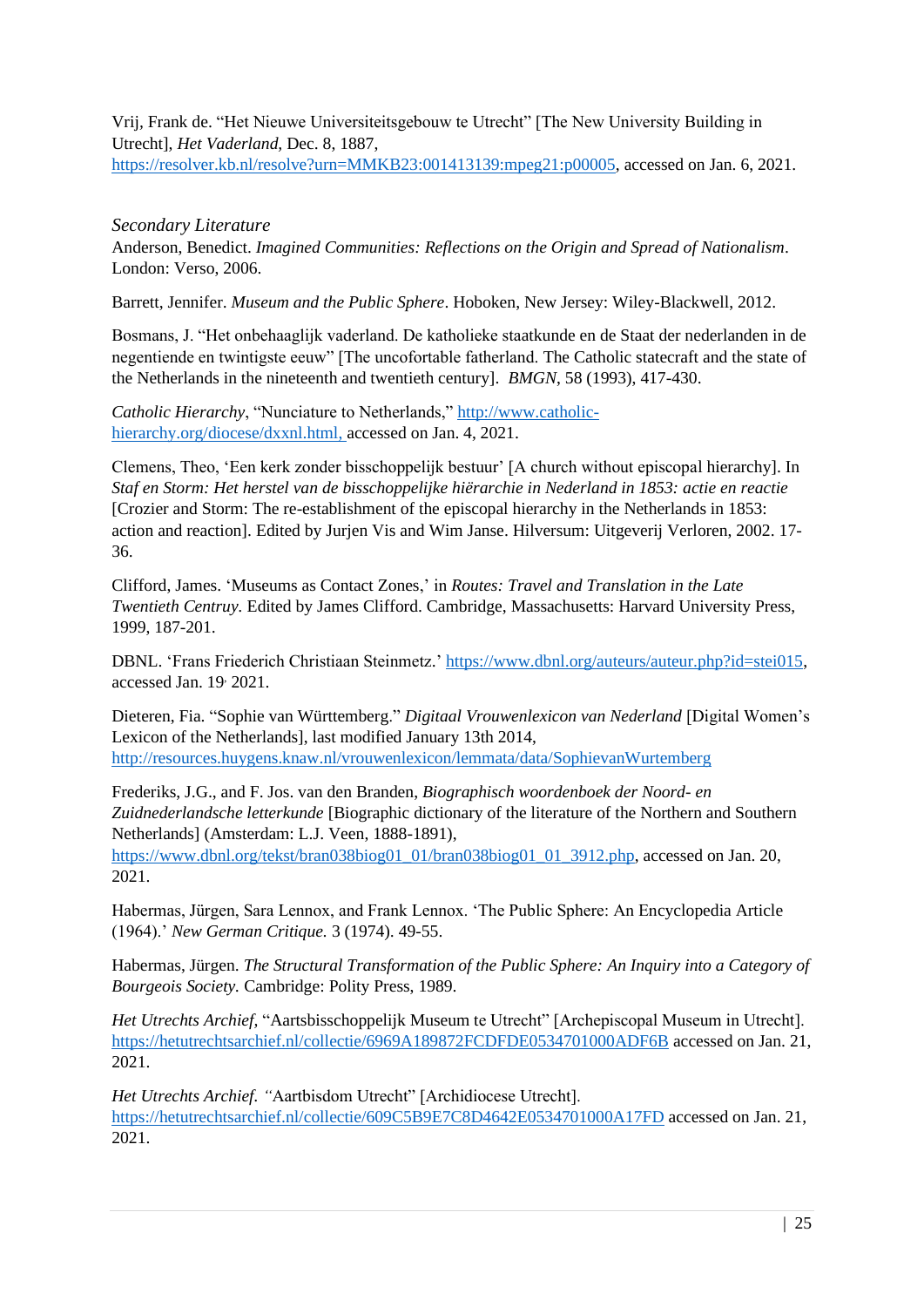Houkes, Annemarie. "Het success van 1848: politiek in de Aprilbeweging" [The succes of 1848: politics and the April Movement]. In *Staf en Storm: Het herstel van de bisschoppelijke hiërarchie in Nederland in 1853: actie en reactie* [Crozier and Storm: The re-establishment of the episcopal hierarchy in the Netherlands in 1853: action and reaction]. Edited by Jurjen Vis and Wim Janse. Hilversum: Uitgeverij Verloren, 2002. 87-104.

Kappelhof, A.C.M. "Koninklijke Nederlandse Maatschappij tot bevordering der Geneeskunst" [Royal Dutch Society for the improvement of Healthcare]. *Onderzoeksgids Zorgverzekeraars 1870-1968* [Research Guide Healthcare 1870-1968].

[http://resources.huygens.knaw.nl/zorgverzekeraars/Formats/ViewLong/-1188612362,](http://resources.huygens.knaw.nl/zorgverzekeraars/Formats/ViewLong/-1188612362) accessed Jan. 19th, 2021.

Laan, K. ter. *Letterkundig woordenboek voor Noord en Zuid*-*Nederland* [Literary Dictionary of the Northern and Southern Netherlands]. Den Haag: G.B. van Goor Zonen's Uitgeversmaatschappij, 1952.

Looyenga, A.J. 'Heukelum, Gerardus Wilhelmus van (1834-1910), in *Biografisch Woordenboek van Nederland* [Biographic Dictionary of the Netherlands]. Last modified 12 nov. 2013 [http://resources.huygens.knaw.nl/bwn1880-2000/lemmata/bwn2/heukelum,](http://resources.huygens.knaw.nl/bwn1880-2000/lemmata/bwn2/heukelum) accessed on Dec. 2, 2020.

Margry, Peter. "Imago en Identiteit" [Image and Identity]. In *Staf en Storm: Het herstel van de bisschoppelijke hiërarchie in Nederland in 1853: actie en reactie* [Crozier and Storm: The reestablishment of the episcopal hierarchy in the Netherlands in 1853: action and reaction]. Edited by Jurjen Vis and Wim Janse. Hilversum: Uitgeverij Verloren, 2002. 64-86.

Pratt, Mary Louise. 'Arts of the Contact Zone.' *Profession* (1991), 33-40.

Raedts, P. "Katholieken op zoek naar een Nederlandse identiteit 1814-1898" [Catholics searching for Dutch identity 1814-1898]. *BMGN* 107 (1992): 4. 713-725.

Ramaer, Johan "Vreede, Pieter." In *Nieuw Nederlandsch biografisch woordenboek. Deel 9* [New Dutch biographic dictionary. Part 9]*.* Leiden: A.W. Sijthoff, 1933. 1245-1255. [https://www.dbnl.org/tekst/molh003nieu09\\_01/molh003nieu09\\_01\\_2042.php,](https://www.dbnl.org/tekst/molh003nieu09_01/molh003nieu09_01_2042.php) accessed on Jan. 6, 2021.

Rodley, Ed. 'On Museums and Contact Zones.' Thinking About Museums. Last modified May 6<sup>th</sup>, 2016, [https://thinkingaboutmuseums.com/2016/05/06/on-museums-and-contact-zones/,](https://thinkingaboutmuseums.com/2016/05/06/on-museums-and-contact-zones/) Accessed on Jan. 21st, 2021.

Rooy, Piet de. "Inleiding". In *Staf en Storm: Het herstel van de bisschoppelijke hiërarchie in Nederland in 1853: actie en reactie* [Crozier and Storm: The re-establishment of the episcopal hierarchy in the Netherlands in 1853: action and reaction]. Edited by Jurjen Vis and Wim Janse. Hilversum: Uitgeverij Verloren, 2002. 9-16.

Schaik, Ton van. "Een minderheid wordt zichbaar: Het Aartsbisschoppelijk Museum in de context van tijd en plaats" [A minority becomes visible: The Archepiscopal Museum in the context of its time and place]. In *Naar de middeleeuwen: Het Aartsbisschoppelijk Museum in Utrecht vanaf het begin tot 1882* [To the Middle Ages: The Arch Episcopal Museum in Utrecht from its start till 1882]. Edited by Elmer Peters. Utrecht: Stichting Matrijs, 2012. 9-13

Schilt, Jeroen, and Jouke van der Werf. *Genootschap Architecture et Amicitia* [Society Architecture et Amicitia]. Rotterdam: Uitgeverij 010, 1992.

Valk, Hans de. "Meer dan een plaats" [More than a place]. In *Staf en Storm: Het herstel van de bisschoppelijke hiërarchie in Nederland in 1853: actie en reactie* [Crozier and Storm: The re